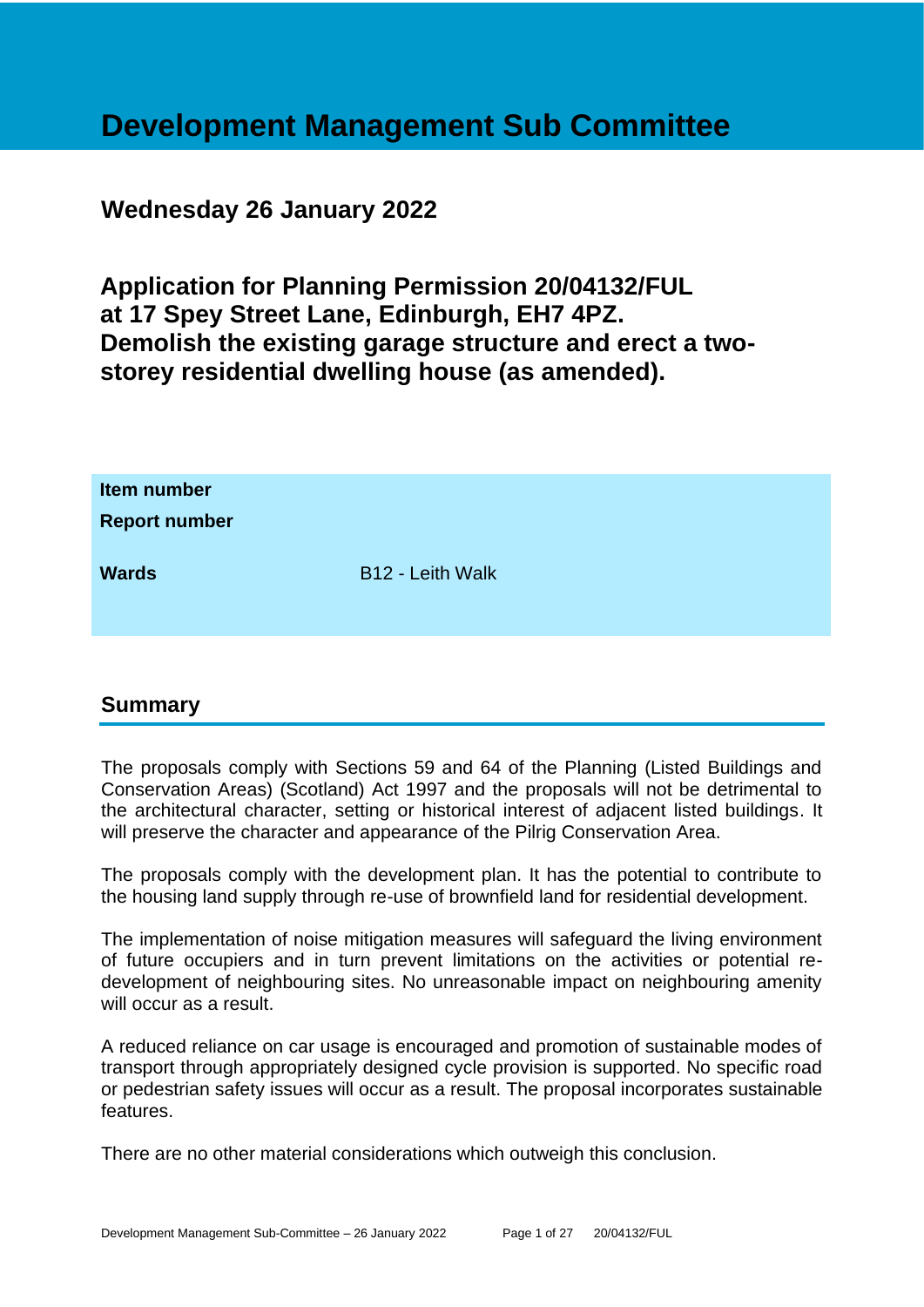## **Links**

| <b>Policies and guidance for</b> | LDPP, LDES01, LDES02, LDES03, LDES04, LDES05, |
|----------------------------------|-----------------------------------------------|
| this application                 | LDES06, LEN03, LEN05, LEN06, LEN09, LEN12,    |
|                                  | LEN16, LEN21, LEMP09, LHOU01, LHOU03,         |
|                                  | LHOU04, LTRA02, LTRA03, LTRA04, NSG, CRPPIL,  |
|                                  | NSGD02, HESSET, SPP,                          |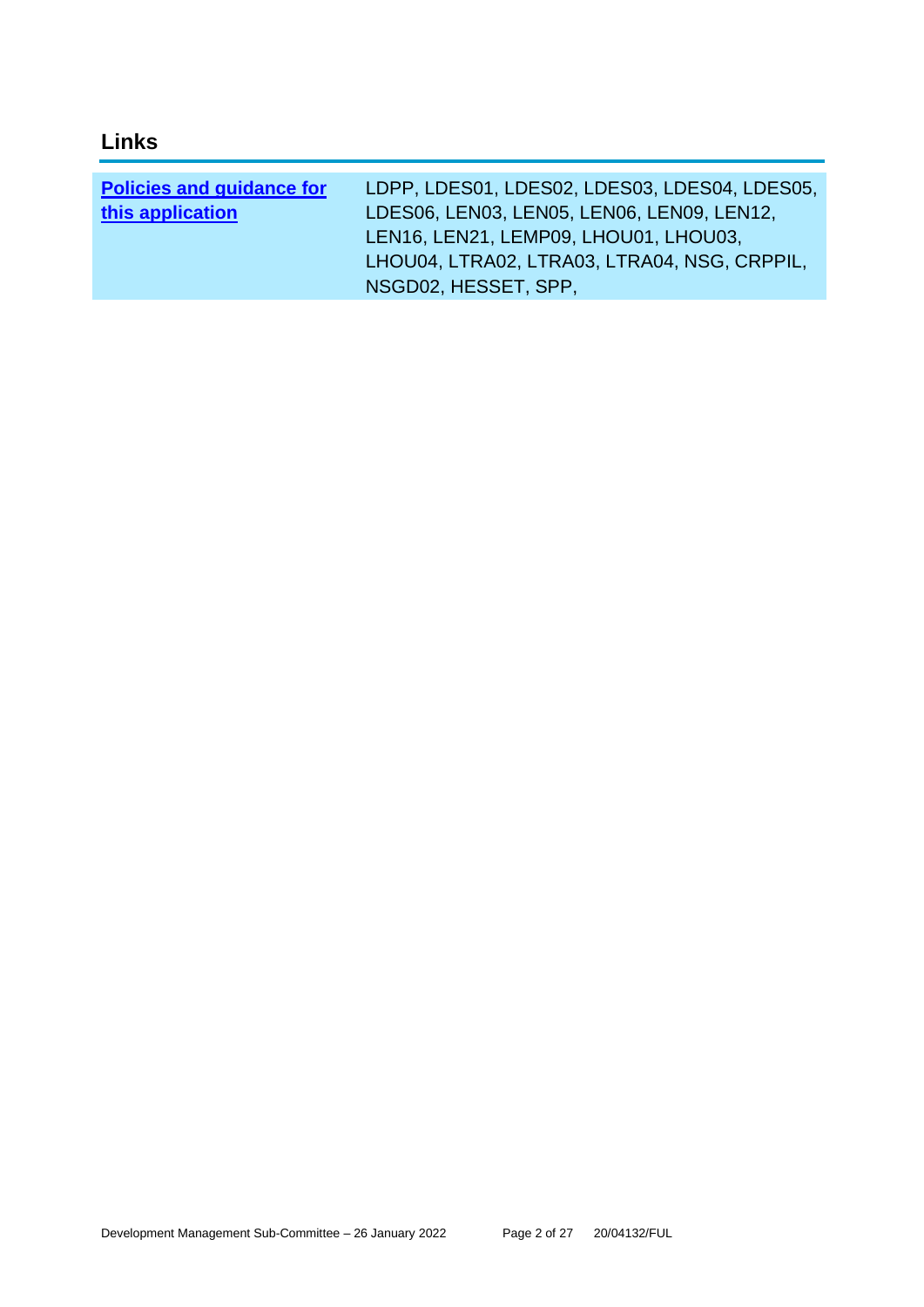# **Report**

## **Application for Planning Permission 20/04132/FUL at 17 Spey Street Lane, Edinburgh, EH7 4PZ. Demolish the existing garage structure and erect a twostorey residential dwelling house (as amended).**

## **Recommendations**

**1.1** It is recommended that this application be Granted subject to the details below.

## **Background**

#### **2.1 Site description**

The proposal site is a single storey garage located on the south-west side of Spey Street Lane. The building is currently vacant, last in use as a car mechanics workshop.

The building is of a functional appearance. External materials include a corrugated iron flat roof with brick walls externally finished in a light render facing onto the lane. It occupies the whole footprint of the site.

The lane comprises primarily of single and two-storey garages and workshops of varying scale and form. Industrial uses are present here including units occupied by a joiners, mechanics and polishing workshops. Domestic garages are also evident on the other side of the lane.

The wider area is of mixed character. Primarily residential, with tenement flatted properties on Spey Terrace to the south-west. Communal gardens of the nearest tenements border the site.

A classical terrace of listed town houses on 22-28 Pilrig Street (ref:LB29495) is located to the north-east containing a mix of residential dwellings and converted guesthouses. These properties contain long gardens which mainly border buildings at the rear facing onto the lane. A number of other listed buildings are located on Pilrig Street and surrounding area.

This application site is located within the Pilrig Conservation Area.

#### **2.2 Site History**

29 September 2020 - Conservation Area Consent submitted to demolish existing garage and erect two-storey residential dwelling house (application reference: 20/04133/CON). Pending decision.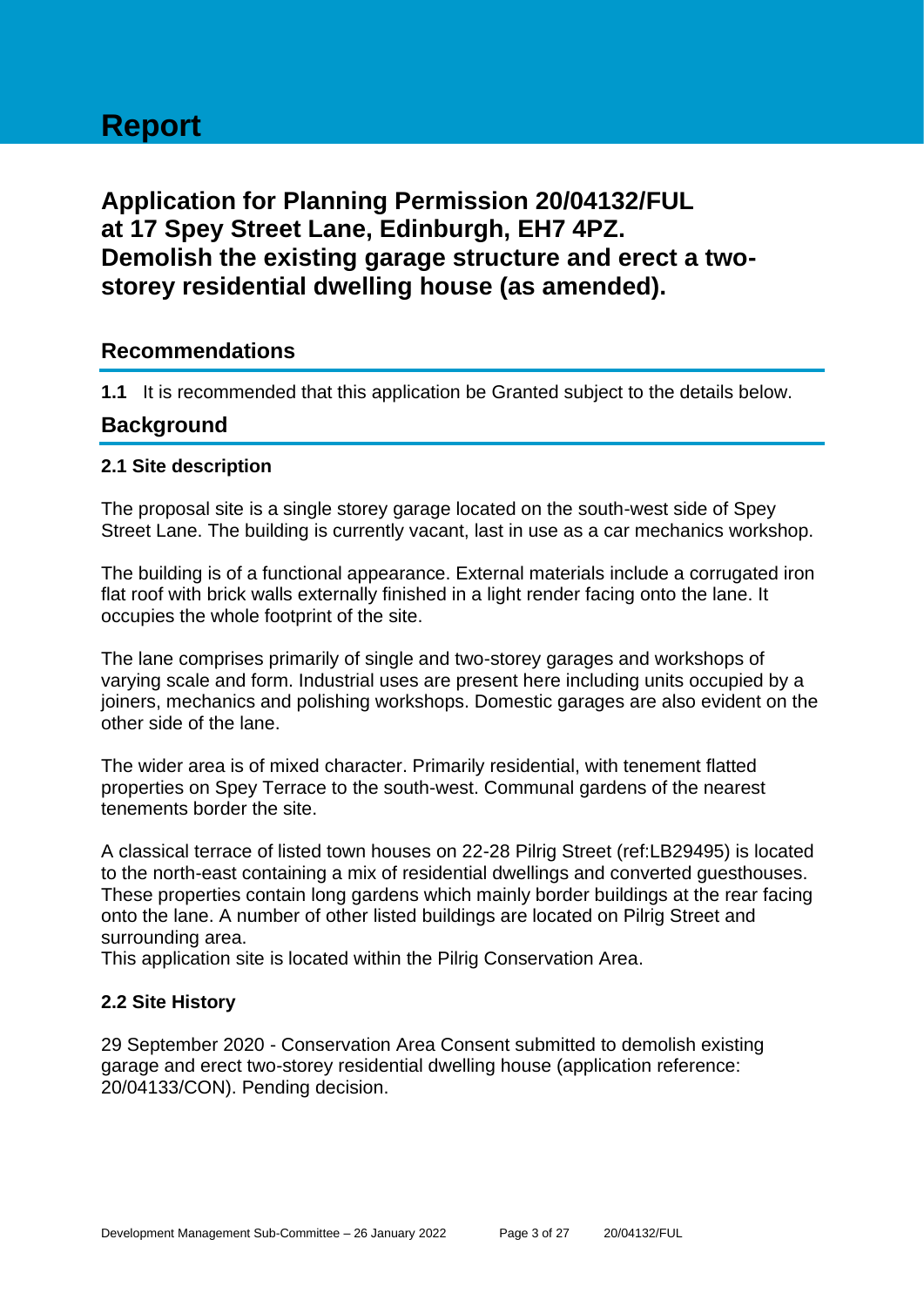## **Main report**

#### **3.1 Description of the Proposal**

The proposal is to demolish the existing garage and construct a new, two-storey residential dwelling.

The residential dwelling will contain three bedrooms in total with an internal size of 143 sqm.

The dwelling will be of a contemporary design. The external walls will be constructed in stone, with a dual pitched roof in dark grey slate. Windows of varying sizes will face onto the lane and a large, glazed opening will be installed in the visible gable elevation. An enclosed, external terrace is included at first floor. Three cycle spaces will be incorporated internally near the main entrance.

The dwelling will have a maximum height of approximately 7.1m, eaves height of 4.6m and depth of 12m.

#### Supporting Information

The following documents have been submitted and can be viewed on Planning and Building Standards On-line Services.

- − Design Reports
- − Bat Survey Report
- − Noise Impact Assessments
- − Tree Survey Report
- − Drainage Flooding and Surface Water Management Plan, Drainage Layouts and **Calculations**
- − Daylight and Sunlight Assessment

#### Revised Scheme

- − The original submission has been revised as per the following.
- − Height of building reduced
- − Materials altered from metal clad upper floor and roof to stone walls and slate roof
- − Alterations to window design, position and rooflights added
- − External terrace enlarged from 5 sqm to 10 sqm
- − Cycle storage amended to include three spaces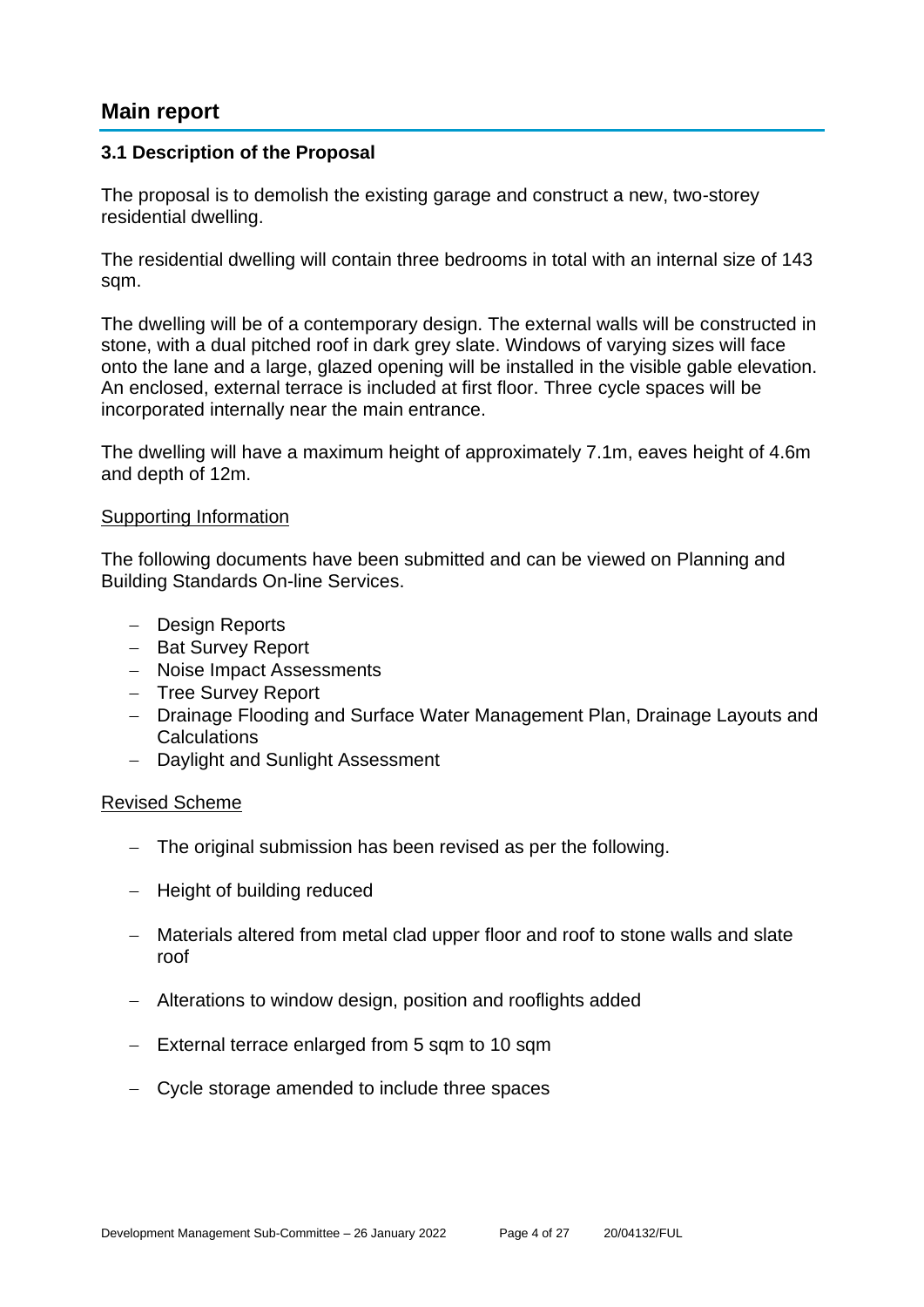## **3.2 Determining Issues**

Due to the proposals being in proximity to a listed building(s) and being within a conservation area, this report will first consider the proposals in terms of Sections 59 and 64 of the Planning (Listed Buildings and Conservation Areas) (Scotland) Act 1997 (the "1997 Heritage Act"):

- a) Is there a strong presumption against granting planning permission due to the proposals:
- (i) harming the listed building or its setting? or
- (ii) conflicting with the objective of preserving or enhancing the character or appearance of the conservation area?
- b) If the strong presumption against granting planning permission is engaged, are there any significant public interest advantages of the development which can only be delivered at the scheme's proposed location that are sufficient to outweigh it?

This report will then consider the proposed development under Sections 25 and 37 of the Town and Country Planning (Scotland) Act 1997 (the 1997 Act):

If the proposal is in accordance with the development plan the determination should be to grant planning permission unless material considerations indicate otherwise?

If the proposal is not in accordance with the development plan the determination should be refuse planning permission unless material considerations indicate otherwise?

In the assessment of material considerations this report will consider:

- − the Scottish Planning Policy presumption in favour of sustainable development, which is a significant material consideration due to the development plan being over 5 years old;
- − equalities and human rights;
- − public representations and
- − any other identified material considerations.

## **3.3 Assessment**

To address these determining issues, the Committee needs to consider whether:

- a) the proposals preserve the setting of adjacent listed buildings, their setting and features of special architectural or historic interest
- b) the proposals preserve or enhance the character and appearance of the conservation area
- c) the principle of the development is acceptable
- d) the scale, form, design and materials are acceptable
- e) impacts on amenity are acceptable
- f) transport impacts are acceptable
- g) other material planning considerations have been addressed
- h) public comments have been considered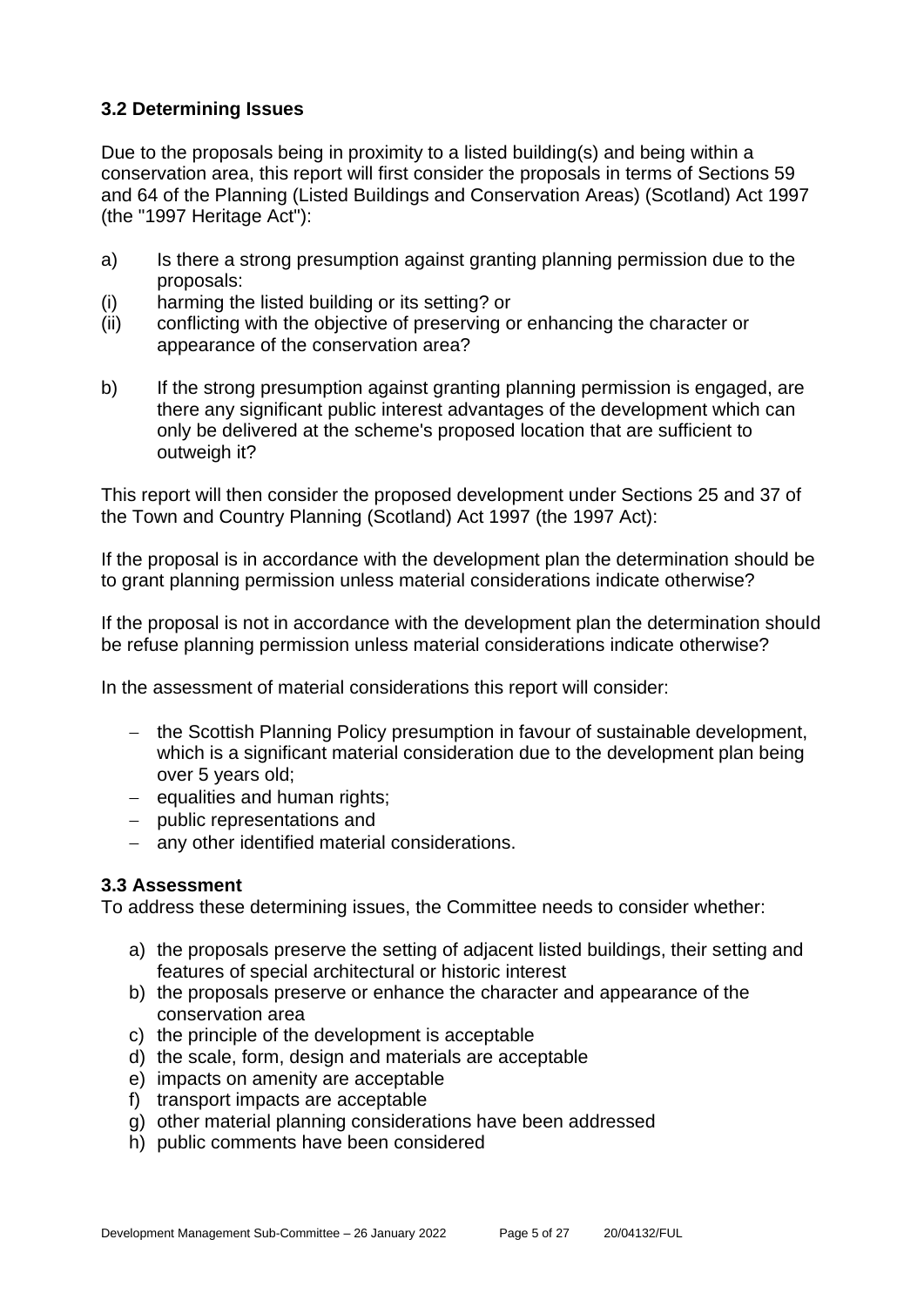## **a) Listed Building and Setting**

Section 59 (1) of the Planning (Listed Building and Conservation Areas) (Scotland) Act 1997 states:

*"In considering whether to grant planning permission for development which affects a listed building or its setting, a planning authority or the Secretary of State, as the case may be, shall have special regard to the desirability of preserving the building or its setting or any features of special architectural or historic interest which it possesses."*

The following HES guidance is relevant in the determination of this application:

HES's guidance on *Managing Change - Setting*, set out the principles that apply and how they should inform planning policies.

LDP policy Env 3 (Listed Buildings - Settings) states development within the curtilage or affecting the setting of a listed building will be permitted only if not detrimental to the architectural character, appearance or historic interest of the building, or its setting.

The site lies to the south-west of category B Listed classical terrace (ref: LB29495), 22- 28 Pilrig Street.

The dwelling will be positioned beyond the rear gardens of this terrace. It is of a scale and position that is in keeping with the established built form on Spey Street Lane. It does not disrupt the existing spatial relationship between the listed terrace and buildings on the lane. The proposal does not interfere with oblique views of the listed building or disrupt formal approaches.

As revised, traditional building materials will be used that are in keeping with the historic setting of this listed terrace.

Furthermore, it is acknowledged there are a number of listed buildings on Pilrig Street and surrounding streets. The relationship between the site and these historical assets would not materially be altered by the proposal. In this regard, there would be no detrimental impact on their architectural character, historical interest or setting.

In light of the above, the proposals comply with Section 59 of the Planning (Listed Buildings and Conservation Areas) (Scotland) Act 1997 and relevant HES guidance.

#### **b) Character and Appearance of Conservation Area**

Section 64(1) of the Planning (Listed Buildings and Conservation Areas) (Scotland) Act 1997 states:

*In exercise, with respect to any buildings or other land in a conservation area, of any powers under any of the provisions in subsection (2), special attention shall be paid to the desirability of preserving or enhancing the character or appearance of that area.*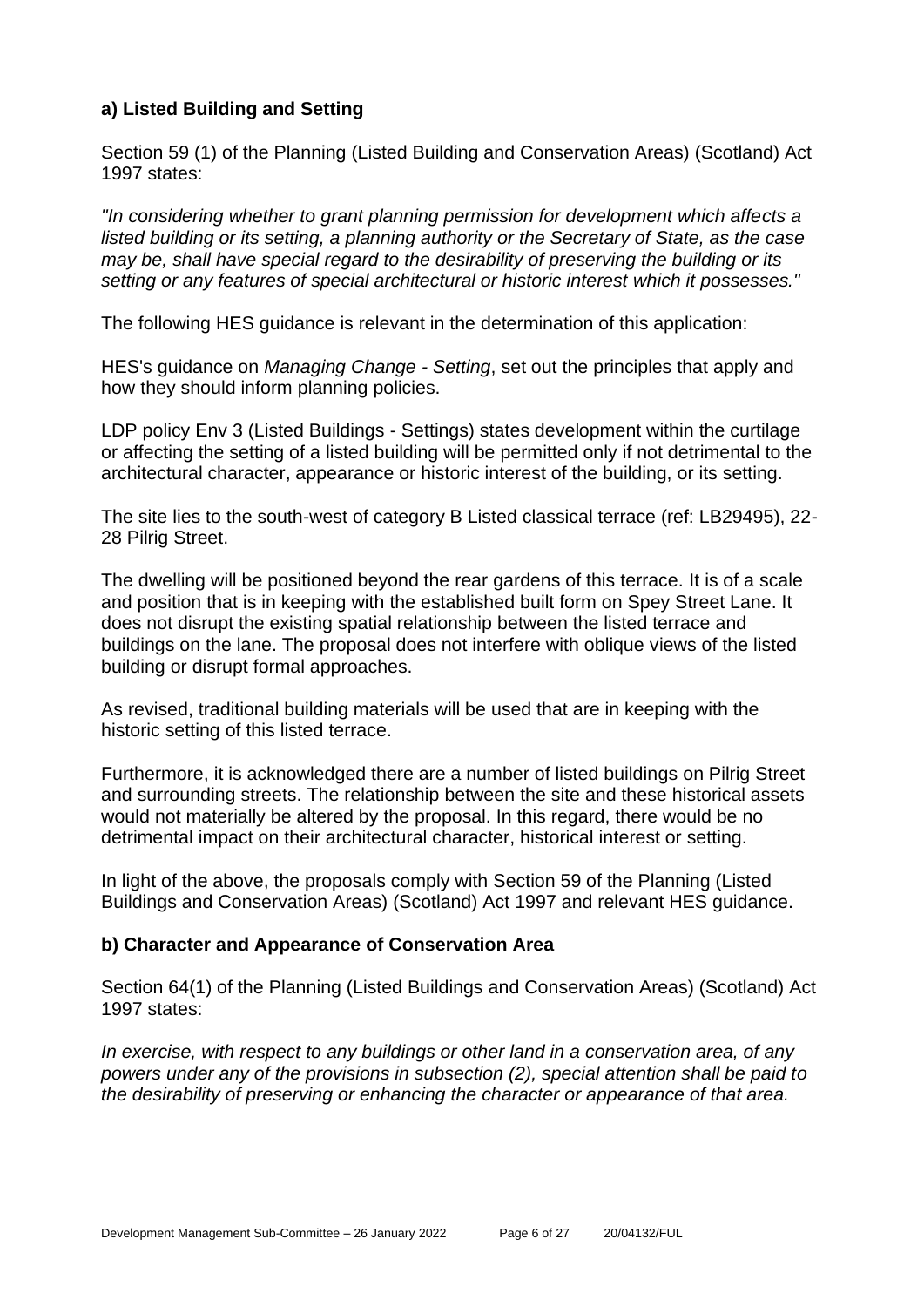LDP policy Env 5 (Conservation Areas - Demolition of Buildings), states proposals for the demolition of unlisted buildings within a conservation area but considered to make a positive contribution to the character of the area will only be permitted in exceptional circumstances and after taking into account considerations set out in Env 2.

LDP policy Env 6 (Conservation Areas)- states that development within a conservation area will be permitted which preserves or enhances the special character or appearance of the conservation area and is consistent with the relevant character appraisal.

The Pilrig Conservation Area is characterised by its varied street pattern and terraced properties, contrasted with the green space of Pilrig Park and Rosebank Cemetery. The scale is set by two storey housing.

The existing garage unit is not of architectural or historical significance. The materials including a corrugated iron flat roof and rendered walls form part of an overall utilitarian appearance.

The building's industrial use is characteristic of the lane. However, it is of a functional appearance that does not make a positive contribution to either the character or appearance of the conservation area. The loss of this structure and its replacement with a contemporary new building is therefore acceptable.

Materials, as revised, including stone walls with a dark grey slated roof are appropriate in this context as they are compatible with the historic environment. The detailing, including modestly scaled and variable window arrangements creates an uncomplicated elevation onto the lane. This aligns with the simple appearance of buildings nearby, but as part of an overall modern design concept.

The height of the building has been reduced but it will still exceed the existing built form immediately south-east. However, there is a range of building scales evident on the lane and the reduced mass is compatible with the surrounding historic context.

The eaves level, as revised, aligns closely to the building facing the site and those towards the top of the lane. The materials are appropriate to the historic environment.

It is recognised the dual pitched form is not characteristic of a traditional mews building. However, Spey Street Lane is not a traditional mews lane. There are differing forms of buildings here and the site sits adjacent to industrial garages where dual pitched roof forms are evident. It is therefore considered appropriate in this immediate context.

It is acknowledged the immediate context of the lane is primarily industrial. However, whilst the proposal will introduce a residential dwelling onto the lane, the character of the wider conservation area is mixed.

As outlined, the revised dwelling in scale, form and materials is appropriate to the historic environment of the conservation area and it will replace an existing garage of a utilitarian design.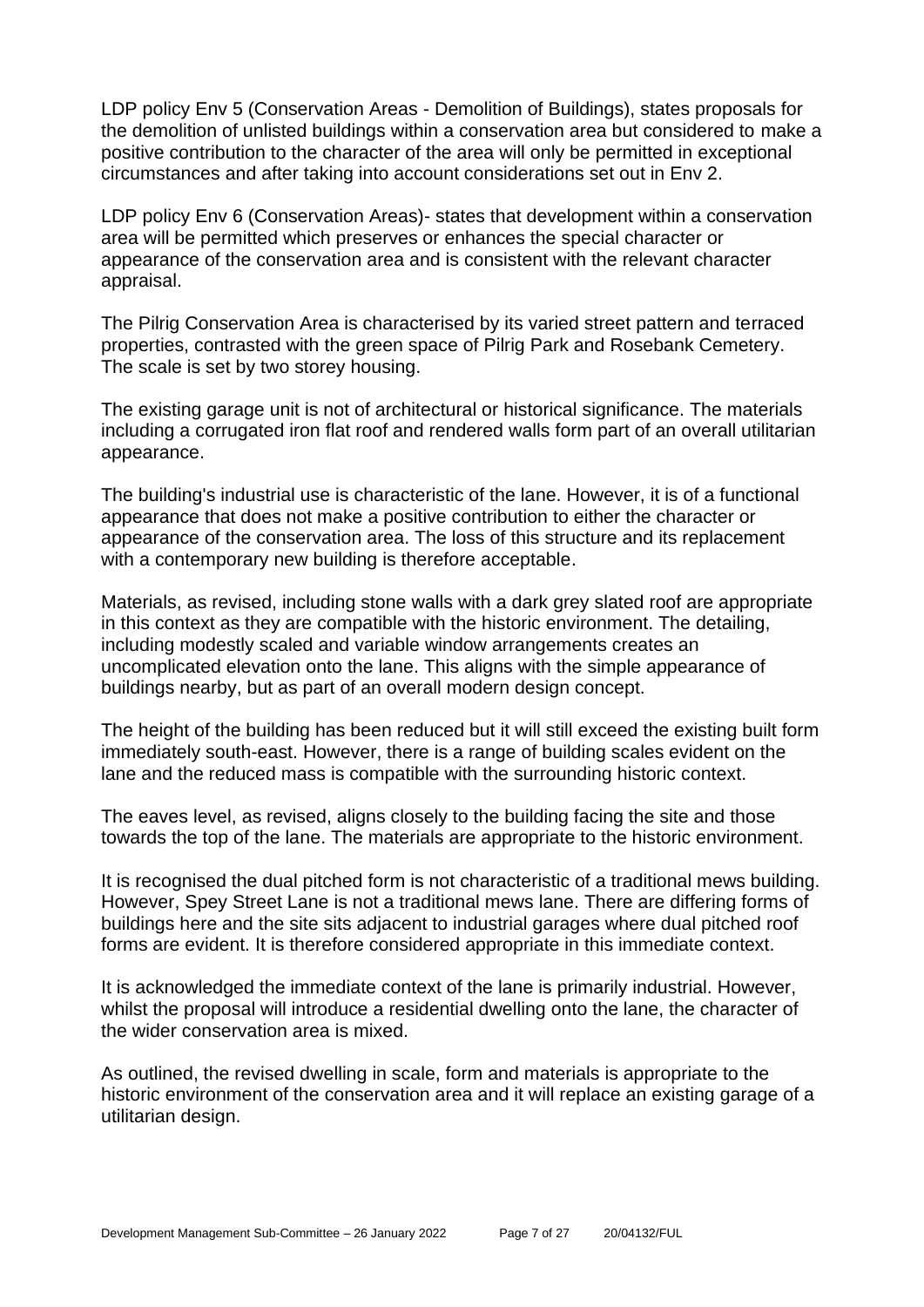The proposals will preserve the character and appearance of the conservation area, therefore comply with Section 64 of the Planning (Listed Buildings and Conservation Areas) (Scotland) Act 1997.

#### **c) the principle of the development is acceptable**

LDP policy Hou 1 (Housing Development) prioritises the delivery of housing land supply and the relevant infrastructure and identifies four criteria on where this can be achieved.

Criteria d) prioritises delivery of housing on other suitable sites in the urban area, provided proposals are compatible with other policies in the plan. The principle of housing is acceptable subject to compliance with other policies of the LDP.

LDP policy Hou 2 (Housing Mix) promotes a mix of house types where practical to meet a range of housing needs and having regard to the character of the surrounding area and its accessibility.

The proposal, on a small-scale would contribute to a requirement in the LDP for additional housing within the city. Re-use of previously developed land is promoted and the proposal accords with this objective of the LDP. The introduction of a family sized house is acceptable.

LDP policy Hou 3 (Private Greenspace) states planning permission will be granted for development that makes adequate provision for green space to meet the needs of future residents.

Supporting paragraph 226 states that exceptions to these requirements may be justifiable if there are good reasons why this cannot happen, for example where justified by the following policy on density.

The proposal does not provide greenspace. However, it is recognised the capacity to provide good quality greenspace on-site free from shade is limited by the surrounding high-dense urban environment with large tenement buildings to the south-west. In addition, the site is located in reasonable proximity to Pilrig Park, approximately 650 m to the north.

A departure from the requirements of LDP policy Hou 3 is therefore acceptable based on the characteristics of the site and the surrounding area.

LDP policy Hou 4 (Density) seeks an appropriate density of development having regard to its characteristics and those of the surrounding area, the need to create an attractive residential environment, accessibility and its impact upon local facilities.

The existing garage covers the whole of the site which is consistent with adjacent buildings to the south-east. The proposed dwelling will also cover the entire footprint and is similarly scaled to the adjacent built forms. The proposed development will therefore not materially alter the existing density of the immediate area.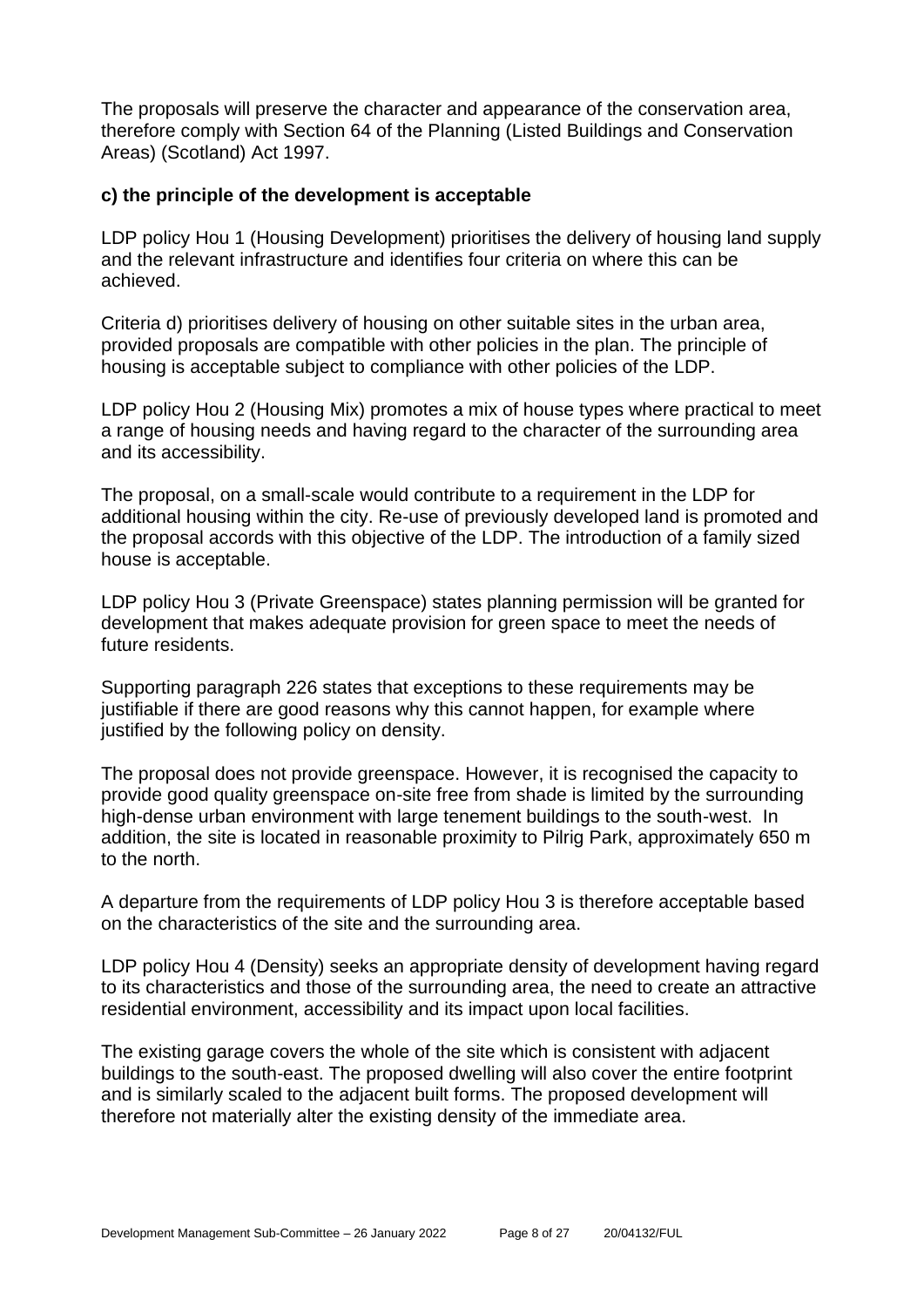The site has good access to public transport links to the city centre and residential development in this location will help to support local facilities and commercial uses in the local area.

As such, introducing a development of this density is considered compatible with the density of residential development evident in the area, contributing to the viability of the local area.

LDP policy Des 2 (Co-ordinated Development) states permission will be granted for development that will not compromise the effective development of adjacent land or the comprehensive development and regeneration of the wider area.

LDP policy Emp 9 (Employment Sites and Premises) states proposals to redevelop employment sites or premises in the urban area for other uses will be permitted subject to the use not prejudicing or inhibiting activities of nearby employment uses and the proposal will contribute to the comprehensive regeneration and improvement of the area.

Due to the size of the site there is no requirement to provide replacement employment on it. The redevelopment of the site will contribute to the wider regeneration of the area and with the implementation of suitable mitigation measures in terms of noise and ventilation, there will be no adverse impact on adjacent businesses.

In light of the above, the proposal complies with LDP policy Hou 1, Hou 2, Hou 4 and Emp 9. A departure from the requirements of LDP policy Hou 3 is acceptable in this instance based on the site characteristics and surrounding area.

#### **d) Scale, form, design and materials**

LDP policy Des 1 (Design Quality and Context) requires development proposals to create or contribute towards a sense of place. The design should be based on an overall design concept that draws upon the positive characteristics of the surrounding area.

LDP policy Des 3 (Development Design - Incorporating and Enhancing Existing and Potential Features) states that planning permission will be granted for development where it is demonstrated that existing characteristics and features worthy of retention on the site and in the surrounding area, have been identified, incorporated and enhanced through its design.

LDP policy Des 4 (Design- impact on Setting) requires development proposals to have a positive impact on its surroundings, including the character of the wider townscape, having regard to its height and form, scale and proportions, including the spaces between the buildings, position of the buildings and other features on the site; and the materials and detailing.

The Edinburgh Design Guidance (EDG) seeks to ensure that new developments will have a positive impact on their surroundings through height and form, scale and proportions, site layouts and materials utilised.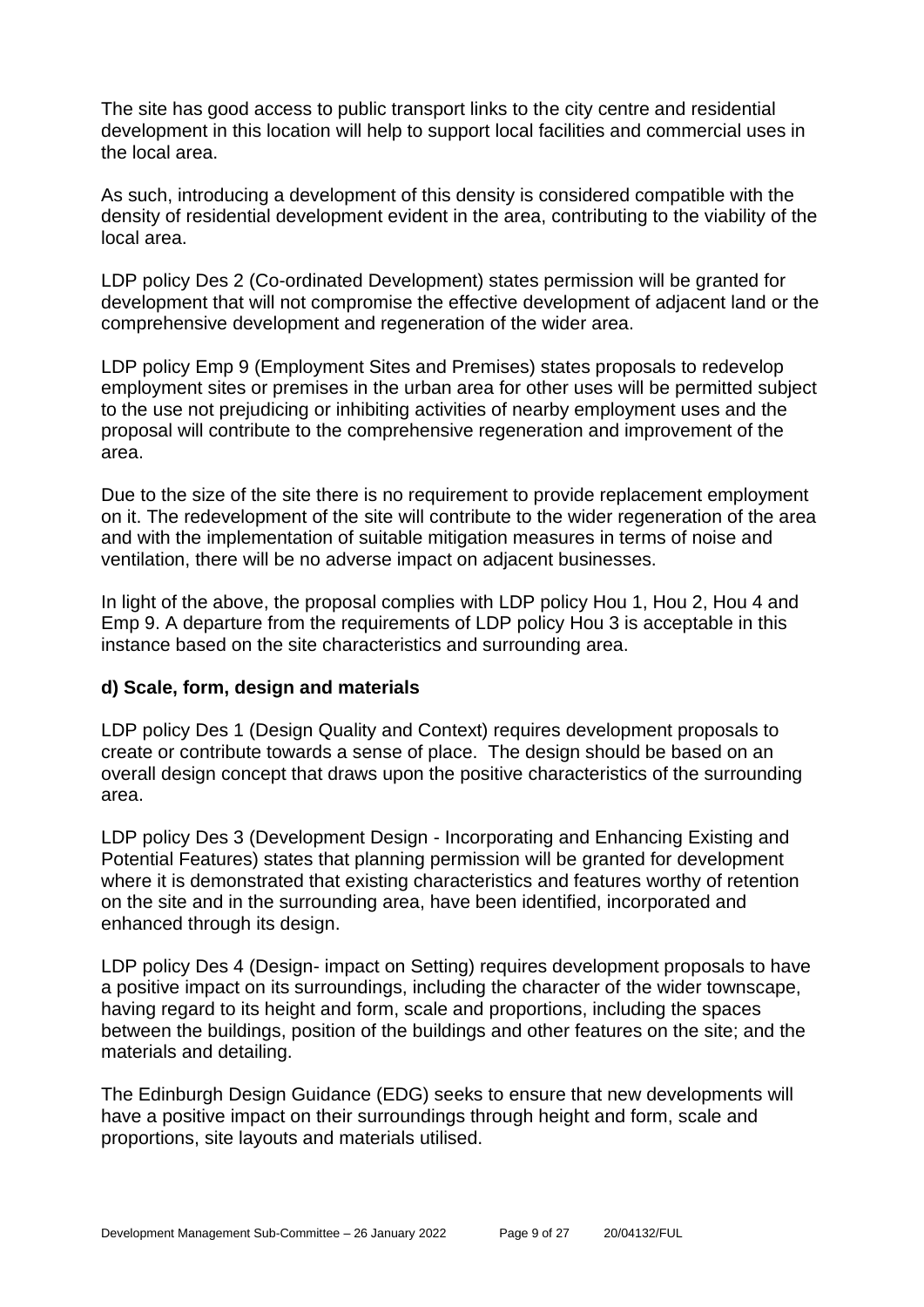The building takes cues from existing development on the street but achieves a building of a contemporary design and form.

The proposal will be in keeping with the varying scale of development evident on the lane. It is compatible with commercial buildings to the south-west in terms of its height. Its form takes reference from the existing dual pitched roof arrangement on buildings nearby.

The use of traditional materials including stone and slate roof is compatible with the prevalent use of these materials in the historic environment. The window and door proportions align with the existing detailing of buildings nearby, albeit in a contemporary style.

The proposed footprint of the building is consistent with the existing garage on-site and buildings nearby, therefore it is in keeping with the existing site characteristics and spatial pattern of the area.

The revised proposal is a high-quality, modern design concept, that takes appropriate reference from the historic environment and is therefore compatible with the character of the townscape in compliance with LDP design policies.

The proposal complies with LDP policies Des 1, Des 3, and Des 4.

#### **e) Amenity**

#### *Amenity of Future Occupiers*

LDP policy Des 5 (Development Design - Amenity) requires development proposals to demonstrate that neighbouring amenity of a development will have acceptable levels of amenity in relation to noise, daylight, sunlight, privacy or immediate outlook. It further requires new development to offer suitable level of amenity to future residents.

The Edinburgh Design Guidance requires a minimum internal floor area of 81 m² for three bedroom dwellings.

The property will achieve an internal floor area of 143 m². This floor area exceeds the space standards of the Edinburgh Design Guidance.

In terms of daylight, the property will achieve satisfactory levels by virtue of windows facing onto the lane, rooflights and scale of the glazed opening serving the living room on the gable elevation.

These openings are adequately spaced and positioned in relation to sources of outlook from neighbouring residential properties. Therefore, adequate privacy and outlook will be retained for the future occupiers.

The large tenement to the west of the site will face onto the rear of the new dwelling. However, the extent of glazing on this elevation has been minimised therefore no significant downward views into the dwelling will occur as a result.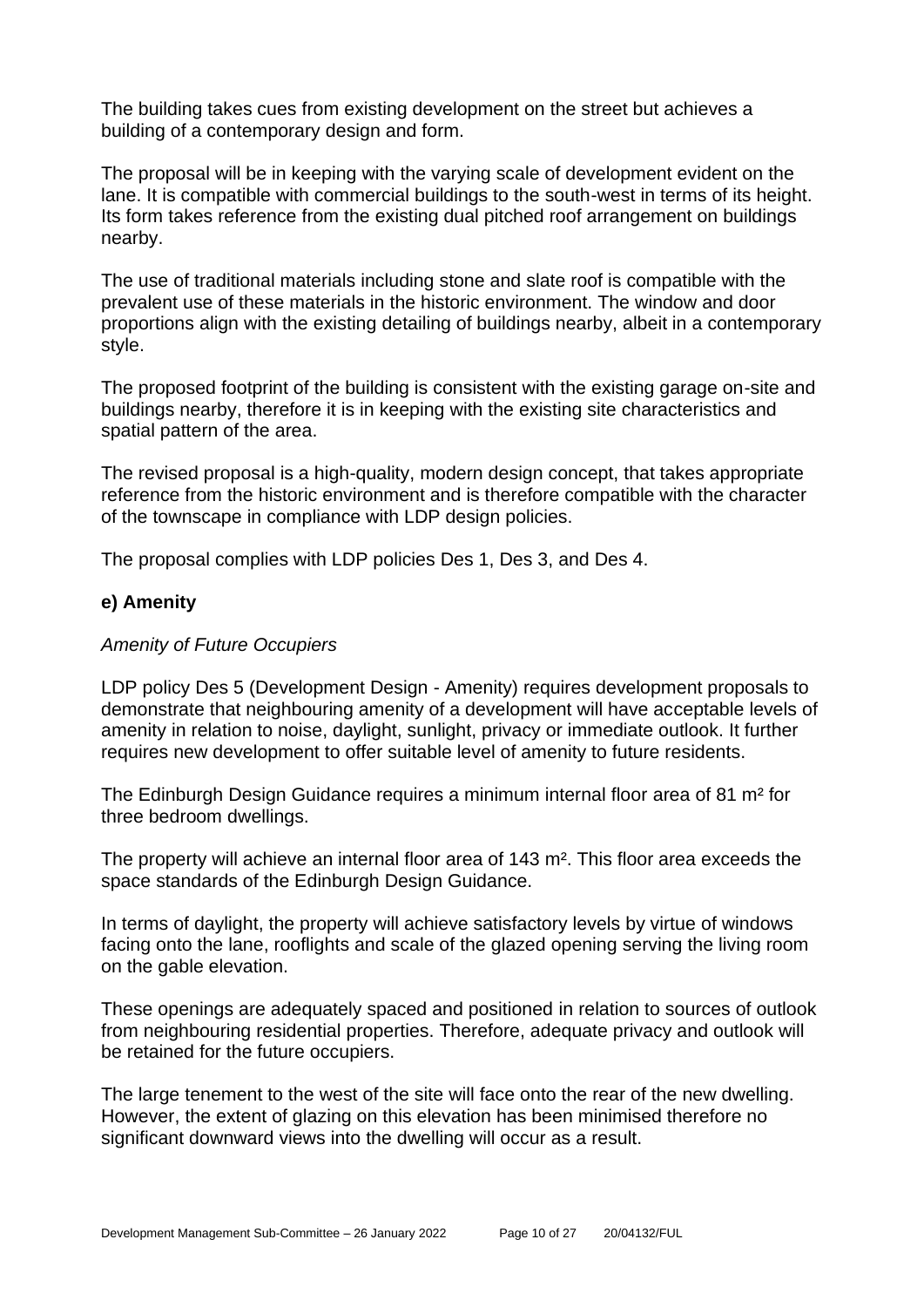The site will also have access to large areas of greenspace for future occupiers as identified within the LDP Open Space Action Plan. Pilrig Park is less than 700m, within walking distance of the site.

In addition, the first-floor external terrace will provide amenity space for future occupiers.

The proposal provides an adequate living environment for future occupiers and complies with LDP Policy Des 5.

#### *Neighbouring Amenity*

Policy Des 5 states planning permission will be granted for development where it is demonstrated that: a) the amenity of neighbouring developments is not adversely affected.

The EDG refers to the following in assessing the potential impact of development on neighbouring residential amenity.

In regard to privacy, the pattern of development in an area will help to define appropriate distances between buildings and privacy distances.

In regard to daylight, this is required for living rooms, kitchens and bedrooms. The amount of daylight reaching an external wall is measured by the Vertical Sky Component (VSC). The Council requires this to be more than 27% or 0.8 of its former value. This standard is achieved where new development does not rise above a 25 degree line drawn in section from the horizontal at the mid-point of the existing window to be tested.

In regard to sunlight, reasonable levels should be maintained to existing gardens and spaces. The use of the affected area of garden, and its size will be taken into account when assessing whether any loss of sunlight is adverse.

Furthermore, private views will not be protected, however immediate outlook of the foreground of what can be seen from within a building may be. Unless there are exceptional circumstances, this means that new development that blocks out the immediate outlook of a dwelling must be avoided.

All proposed windows on the principal elevation would face the street side of Spey Street Lane. First floor bedroom windows will afford a degree of outlook to rear gardens of properties on Pilrig Street. These gardens are large at over 20 m in depth. The extent of downward views into these spaces will be restricted by the limited scale of glazing on the east elevation, and height of the stone boundary wall bordering the lane.

On the north-west elevation, the glazed opening will face onto the adjacent communal garden. The internal design of the floors will minimise direct views onto this space. The first floor is mainly setback from this opening and externally a privacy screen has been included to restrict views from the ground floor. This notwithstanding, a degree of this garden will be visible mainly to the northern boundary.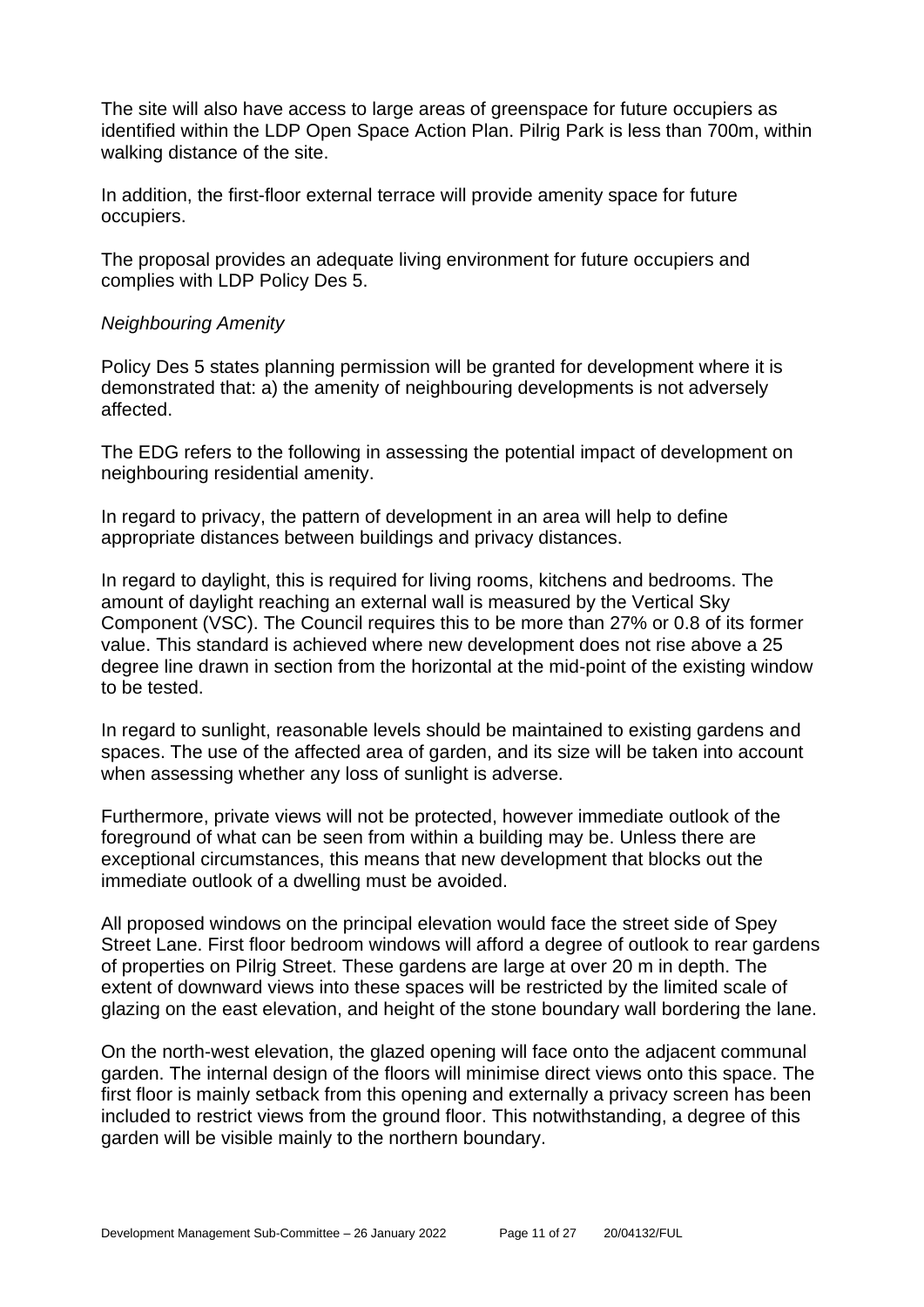However, it is recognised these are communal gardens that are presently overlooked from the immediate proximity of windows at the rear of the facing tenements. In this respect a degree of mutual overlooking presently occurs, and no material privacy issues will be arise from the proposal.

The rear window is a high-level opening, and of limited scale therefore will not result in any material loss of privacy to neighbouring occupiers. Furthermore, the external terrace will be adequately enclosed by the roof form and screening to ensure privacy. In consideration of the above, no unreasonable loss of privacy will occur for neighbouring occupiers.

A daylight report and cross section has been submitted to assess any impact the proposal would have on residential windows of tenement properties at the rear. The cross section demonstrates that the proposal does not intersect a 25-degree line taken from the mid-point of neighbouring windows on Spey Terrace. The proposal therefore complies with EDG guidance and would not result in any unreasonable impact on daylight to these rooms. No other property's windows would be adversely impacted upon as a result.

#### *Sunlight*

Sunlight diagrams have been submitted on the spring equinox showing existing and proposed levels of shade cast on the adjacent tenement gardens.

The diagrams show the communal garden space to the south-west of the site is presently in shade from midday onwards at this time of the year. The proposal will result in a degree of additional shade cast between 09 am to 12 pm. However, the extent of this is a modest proportion of the overall garden ground. The garden space has poor levels of sunlight as existing, however, there will be no material loss of sunlight from the proposal.

The communal garden to the north-west will result in increased overshadowing, most noticeably between 09 am to 11 am. A degree of additional shade will be cast in afternoon hours however the extent of this will not materially differ from the existing situation. In this regard no unreasonable impact on neighbouring occupiers overall living environment will occur as a result.

#### *Noise*

The Chief Planner in his letter dated February 2018 advised that the Agent of Change Principle clearly places the responsibility for mitigating any detrimental impact from noise on neighbours with those carrying out the new development or operations. The Planning Advice Note on Noise advocates a pragmatic approach to the location of new development within the vicinity of existing noise generating uses.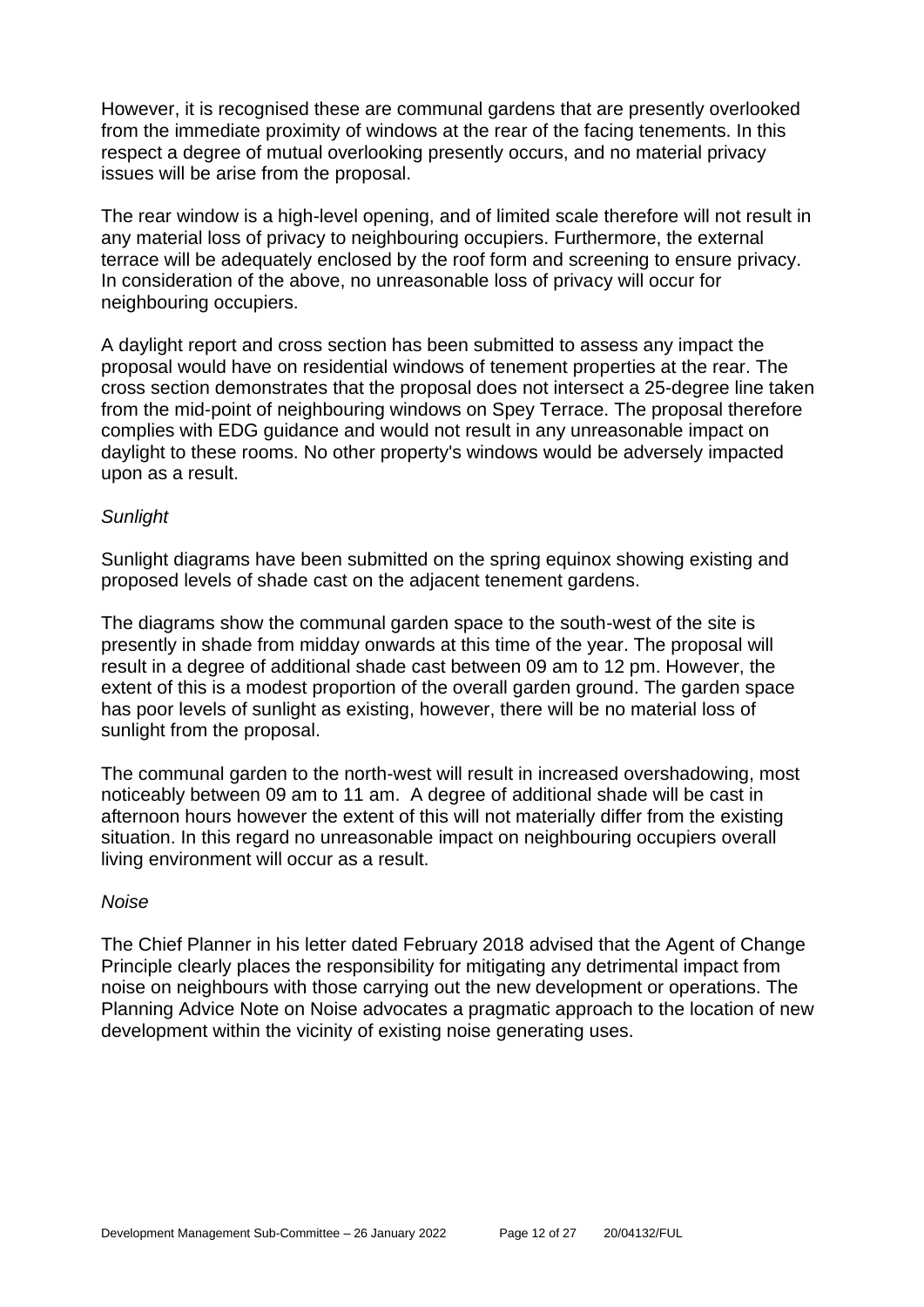The Agent of Change Principle is now enshrined in section 41A of the 1997 Act where "a development that is the subject of an application for planning permission is a noise sensitive development if residents or occupiers of the development are likely to be affected by significant noise from existing activity in the vicinity of the development" and requires that the planning authority "must, when considering under section 37 whether to grant planning permission for a noise sensitive development subject to conditions, take proper account of whether the development includes sufficient measures to mitigate, minimise or manage the effect of noise between the development and any existing cultural venues or facilities including in particular, but not limited to live music venues or dwellings or businesses in the vicinity of the development".

In discharging this duty, the planning authority cannot impose conditions on the noise sensitive source.

The applicant has submitted a Noise Impact Assessment (NIA).

Representations have stated the proposal cannot guarantee noise mitigation measures would sufficiently keep noise levels within the dwelling acceptable. Background noise levels have been measured on only one day and not as per BS 4142.

The NIA has been revised to include assessment against relevant criteria for potential impact from commercial and industrial noise sources on residential property. It is noted measurements are taken from one day, however a series of time periods have been recorded to assess the extent of industrial and background noise from the lane.

Further, the report states that measurements undertaken were understood to be typical 'noisy' activities confirmed with premises on-site.

The report states it was not possible to measure background noise levels for a prolonged period of time during daytime hours as this would have required various noise generating sources to cease operations simultaneously.

Existing noise identified in the NIA are primarily from nearby workshops and garages which are understood to operate in daytime hours only. The dominant noise source identified is the joiner's workshop opposite the proposal site.

Environmental Protection have assessed the NIA and raised concern in regard to potential noise disturbance from existing commercial workshops on the lane and the impact on their future operations.

Noise levels in rooms along the eastern side of the site are likely to experience daytime plant noise levels significantly in excess of Environmental Protections noise criteria of NR25 allowing for windows to be open.

The NIA therefore recommends that an alternative approach be adopted to achieve suitable internal noise levels and mitigate the impact of adjacent noise emitting sources. Windows on the east elevation may only be able to achieve internal ambient noise levels with a closed window approach during certain operational hours of nearby industrial uses.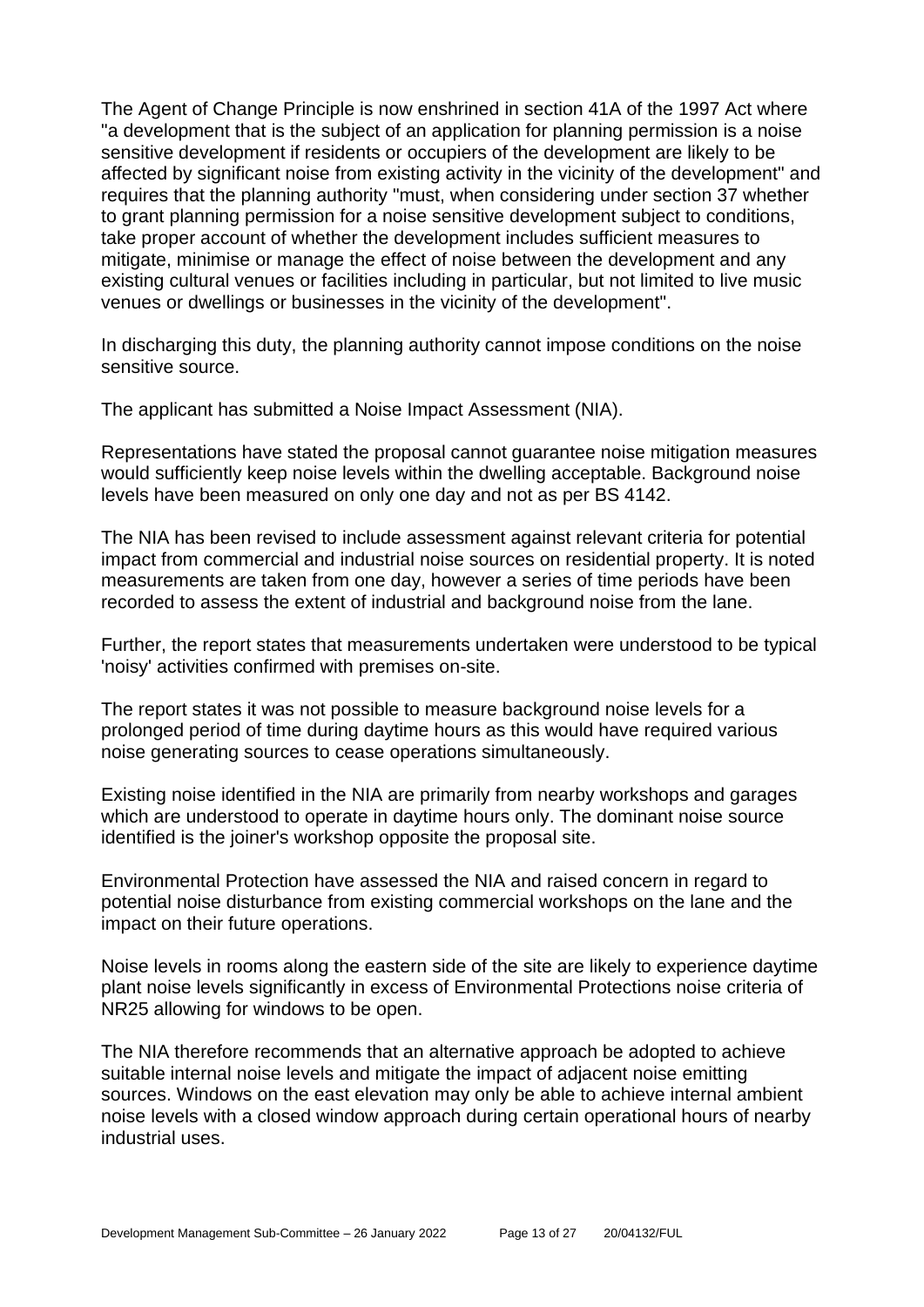To not exceed an internal ambient noise level of NR 25, specific glazing specifications are proposed, and ventilation provided by an alternative means, mechanical ventilation.

In regard to noise, as detailed above, the noise mitigation measures identified in the NIA, are considered appropriate to safeguard the living environment of future occupiers and in turn prevent limitations on the activities or potential re-development of neighbouring sites.

Subject to the full details of these measures as required by condition, the proposal will not result in an unreasonable impact on neighbour's living environment or compromise the effective development of adjacent land.

Environmental Protection have also recommended a condition in regard to the submission of a contaminated land site survey due to the previous industrial operations on site. This has been included by condition.

In addition, that the development will not be connected to adjacent buildings to mitigate structural borne noise. The plans have been amended to detail a distance retained to the adjacent building to address this matter.

In light of the above, the proposal complies with LDP policy Des 5 and Emp 9.

#### **f) Transport**

#### *Cycle Parking*

LDP policy Tra 3 set out the requirements for private cycle parking as set out in the Edinburgh Design Guidance.

LDP policy Tra 4 states that cycle parking should be provided near building entrances and of an appropriate design.

The Edinburgh Design Guidance states a minimum of three spaces should be provided for dwellings with four habitable rooms or more. In regard to design, long-stay parking in residential development should be focused on location, security and weather protection.

A cycle storage is provided internally at ground floor. The plan has been revised to provide three cycles. The location of the cycle parking is accessible as it is located adjacent to the main entrance in a secure, covered location. The design is therefore appropriate for long-term use by residents.

In regard to cycle parking, the proposal complies with LDP policy Tra 3 and Tra 4.

#### *Car Parking*

LDP Policy Tra 2 set out the requirements for private car parking. The Council's Parking Standards are set out in the Edinburgh Design Guidance.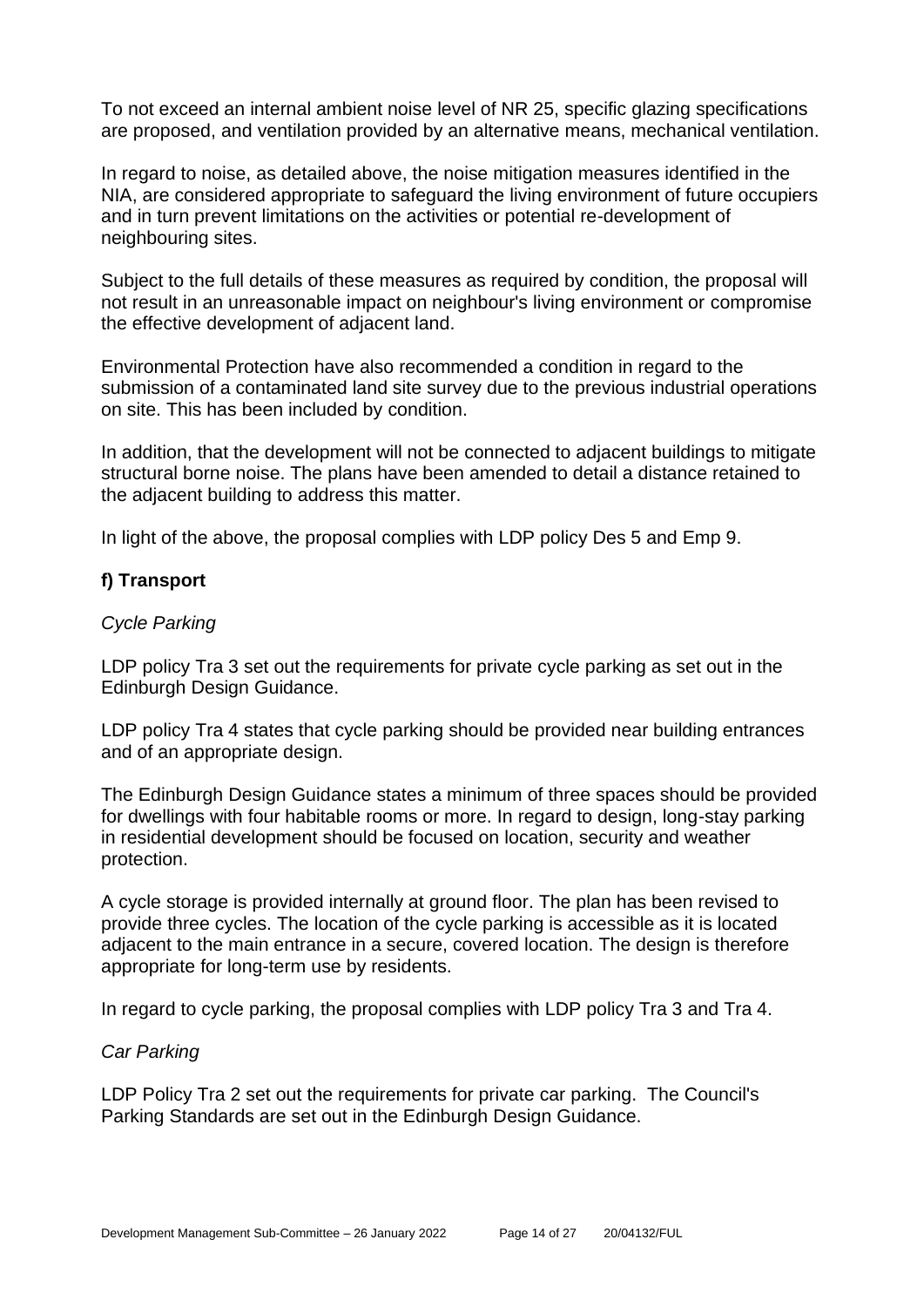The proposal is for a car-park free development. Representations have raised concern in regard to potential traffic congestion, impact on parking, pedestrian and road safety from the proposal.

In regard to the LDP Transport policies, a car-park free development is appropriate in this location as the site is well-served by sustainable modes of transport, wellconnected to a range of commercial and other services.

No objections have been raised from the Roads Authority in regard to road or pedestrian safety.

In tandem with the provision and design of cycle spaces detailed above, the development encourages reduced reliance on car journeys and increase in travel by a sustainable mode of transport in compliance with the overall objections of LDP Transport Policies.

In regard to car parking, the proposal complies with LDP policy Tra 2.

#### **g) other material planning considerations**

#### *Trees and Ecology*

LDP policy Env 12 (Trees) states that development will not be permitted if likely to have a damaging impact on a tree protected by a Tree Preservation Order or any other tree or woodland worthy of retention. Where permission is granted, appropriate replacement planting will be required to offset the loss.

LDP policy Env 16 (Protected Species) aim to ensure development will not be to the detriment of a protected species and suitable mitigation is proposed.

The applicant has submitted a Bat Survey report in support of the proposals. The report concludes that no records of bat roosts were found within the building during the surveys conducted. Furthermore, limited bat activity was recorded during the surveys however the likelihood these came from within the building is negligible and no further license is recommended.

In light of the above, the proposal will not be to the detriment of protected species.

A tree survey has been submitted as part of the proposals. Three trees are located near the site in adjacent gardens. It is not anticipated that the proposal will result in adverse impacts on two of these trees (Sycamores).

A birch tree lies adjacent to the north-west boundary and there is the potential for the proposal to impact on this specimen from its proximity. This tree is modestly scaled, identified as a category C tree of low quality. In this regard, any potential impact on this specimen is not considered contrary to LDP policy Env 12. This notwithstanding, it is encouraged that the applicant take measures to limit any impacts during any construction activities.

The proposal is not likely to result in damaging impacts upon trees worthy of retention and will not be to the detriment of protected species.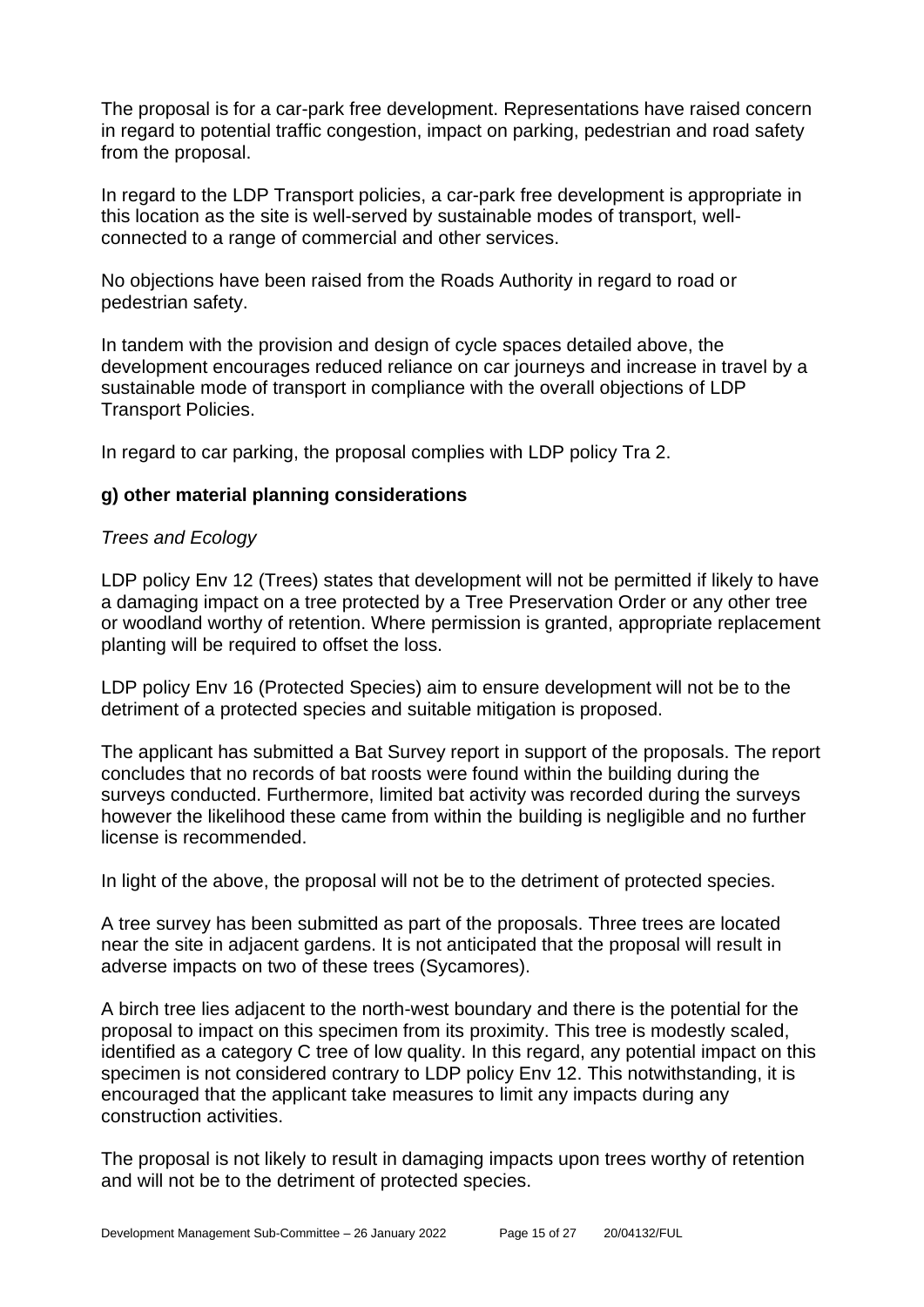The proposal therefore complies with LDP policy Env 12 (Trees) and Env 16 (Species Protection).

#### *Archaeology*

LDP policy Env 9 (Development Sites of Archaeological Significance) aims to protect archaeological remains.

The City Archaeologist has been consulted on the proposal and raises no objection.

Having assessed the scale of new ground works and the recent development history of the site, it has been concluded that this development is unlikely to have a significant archaeological impact.

It is not anticipated that the proposal will have any adverse archaeological implications and complies with LDP policy Env 9.

#### *Flood Risk and Surface Water Management*

LDP policy Env 21 (Flood Prevention) states that planning permission will not be granted for development that would increase a flood risk or be at a risk of flooding itself, impeded the flow of flood water or be prejudice to existing or planned flood defence systems.

The site is located near an area containing a medium risk of surface water flooding, with no specific river or coastal flood risk as identified by the Scottish Environment Protection Agency (SEPA) online maps.

The applicant has submitted a drainage, flooding and surface water management report which has been assessed by the City Council's Flood Prevention team.

No objections have been raised. However, it is requested that written confirmation from Scottish Water be received that the proposed surface water connection to the combined sewer is accepted.

Scottish Water have confirmed there is sufficient capacity to accommodate the development subject.

In light of the above, the proposal has been designed to mitigate potential flood risk and accords with LDP Policy Env 21.

#### *Sustainability*

LDP Policy Des 6 (Sustainable Buildings) aims to tackle the causes and impacts of climate change, reduce resource use and moderate the impact of development on the environment. It states that planning permission will only be granted for new development where it has been demonstrated that the current carbon dioxide emissions reduction target has been met, with at least half of this target met through the use of low and zero carbon generating technologies. The supporting text clarifies that Scottish Building Standards set carbon dioxide emissions reduction targets.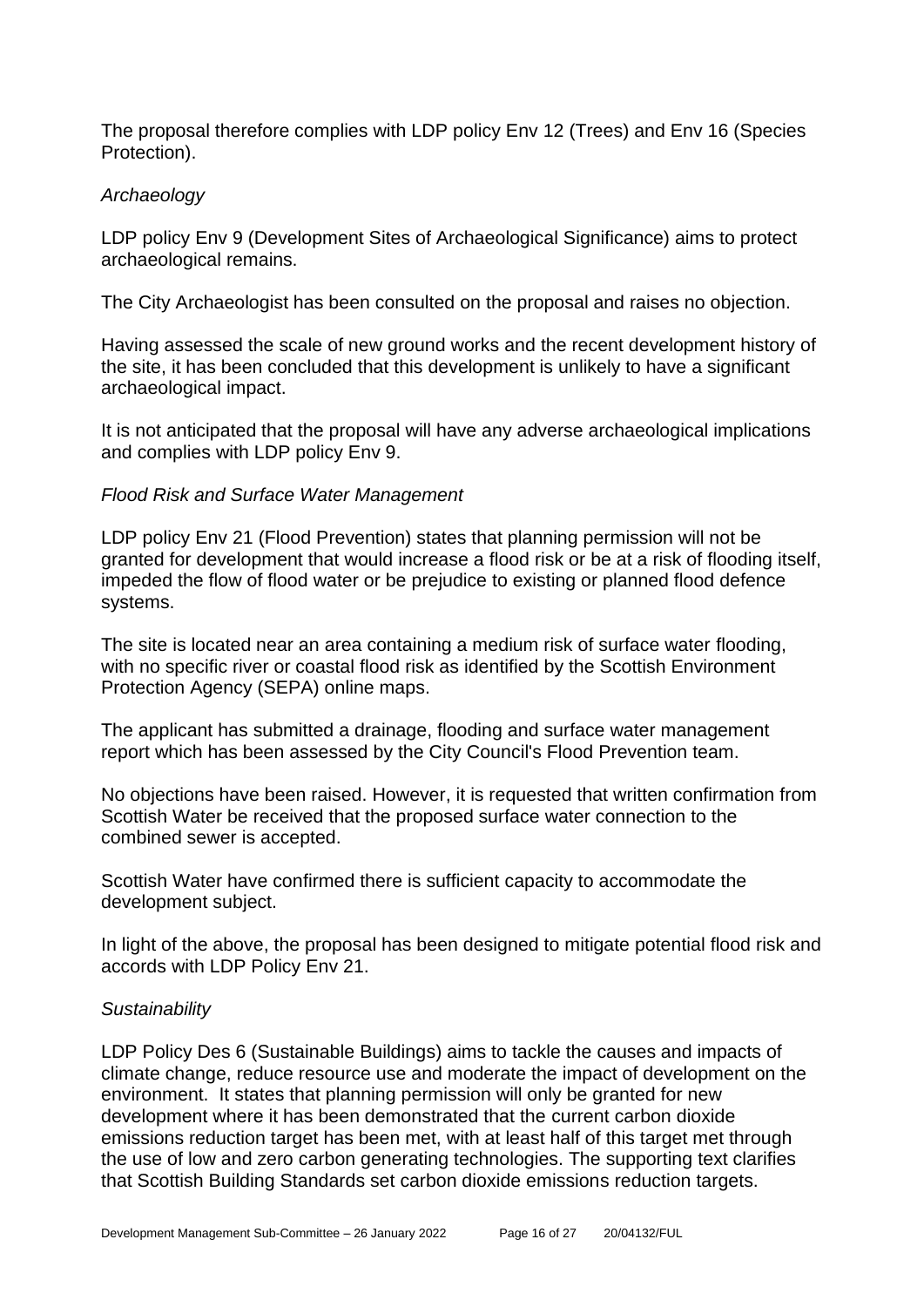To meet this criterion proposals for new development must accord with the current carbon dioxide emissions reduction target (as set out by Scottish Building Standards) and also demonstrate that at least half of this reduction will be met through low and zero carbon technologies. This aspect will therefore be assessed during the building warrant process.

The site utilises brownfield land located in an urban area with good public transport links, allowing a reduced reliance upon the car. Sustainable modes of transport are encouraged through cycle storage provision for residents.

The development incorporates low and zero carbon technologies including use of solar photovoltaic panels.

The proposal complies with LDP Policy Des 6 (Sustainable Buildings).

#### *Scottish Planning Policy*

Scottish Planning Policy (SPP) presumption in favour of sustainable development is a significant material consideration due to the development plan being over 5 years old. It sets out 13 principles to guide policy and decisions.

The development proposes an appropriate and sustainable land use which will support the local economy and protect the historic environment. The scheme makes good use of the land available and the design is high-quality that will help create a sense of place. The site is within walking distance of a public park with sport and recreational facilities.

The proposals include measures to assist with climate change mitigation including its location near to sustainable transport links, incorporation of sustainable technologies including use of solar panels, no car parking provision and appropriately designed cycle parking provision.

The proposed development therefore complies with the SPP sustainability principles.

#### *Equalities and Human Rights*

The application was assessed in terms of equalities and human rights. No impacts were identified.

#### h) Representations

#### **Material Comments- Objections**

- − Adverse impact on character and appearance of the Conservation Area, contrary to policy Env 6 - Addressed in section 3.3 b);
- − Impact of proposed development on adjacent land, contrary to policy Des 2 Addressed in section 3.3 c);
- − Adverse impact of proposal on nearby uses and activities, contrary to policy Emp 9 - Addressed in section 3.3 c);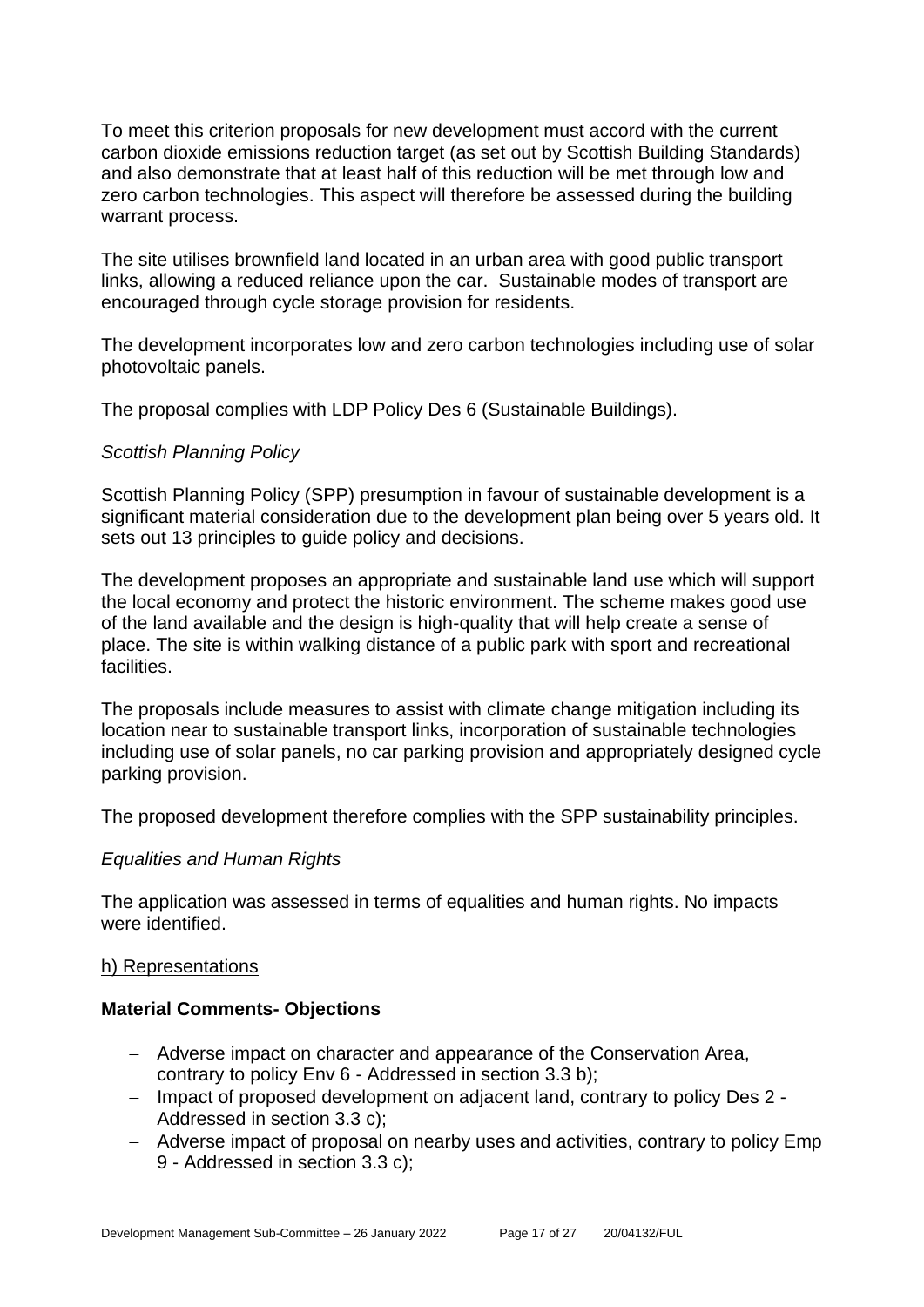- − Overdevelopment of site, contrary to LDP policy Hou 3 Addressed in section 3.3 c);
- − Adverse impact and lack of compatibility with surrounding context, contrary to policy Design policies - Addressed in section 3.3 d);
- − Noise mitigation measures insufficient Addressed in section 3.3 e) ;
- − Impact on sunlight, daylight and privacy Addressed in section 3.3 e);
- − Impact on road and pedestrian safety Addressed in section 3.3 f);
- − Proposal is not sustainable, contrary to LDP policy Des 6 Addressed in section 3.3 g);
- − Impact on protected species, ecology, contrary to LDP policy Env 16- Addressed in section 3.3 g);
- − Accuracy of plans The planning authority has assessed the submitted documents and considers they are sufficient to accord with the relevant legislation in order to determine the proposal. Visuals and drawings out with the red line boundary on plans do not form part of proposed development;

#### **Non-Material Comments - Objections**

- − Contrary to Guidance for Householders This document is not applicable to this proposal;
- − Potential disruption to nearby uses through construction works These matters would be controlled under separate legislation to planning.;
- − Contrary to LDP policy Hou 5 This policy is not applicable to this proposal;

#### **Conclusion**

The proposals comply with Sections 59 and 64 of the Planning (Listed Buildings and Conservation Areas) (Scotland) Act 1997 and the proposals will not be detrimental to the architectural character, setting or historical interest of adjacent listed buildings. It will preserve the character and appearance of the Pilrig Conservation Area.

The proposals comply with the development plan. It has the potential to contribute to the housing land supply through re-use of brownfield land for residential development.

The implementation of noise mitigation measures will safeguard the living environment of future occupiers and in turn prevent limitations on the activities or potential redevelopment of neighbouring sites. No unreasonable impact on neighbouring amenity will occur as a result.

A reduced reliance on car usage is encouraged and promotion of sustainable modes of transport through appropriately designed cycle provision is supported. No specific road or pedestrian safety issues will occur as a result. The proposal incorporates sustainable features.

There are no other material considerations which outweigh this conclusion.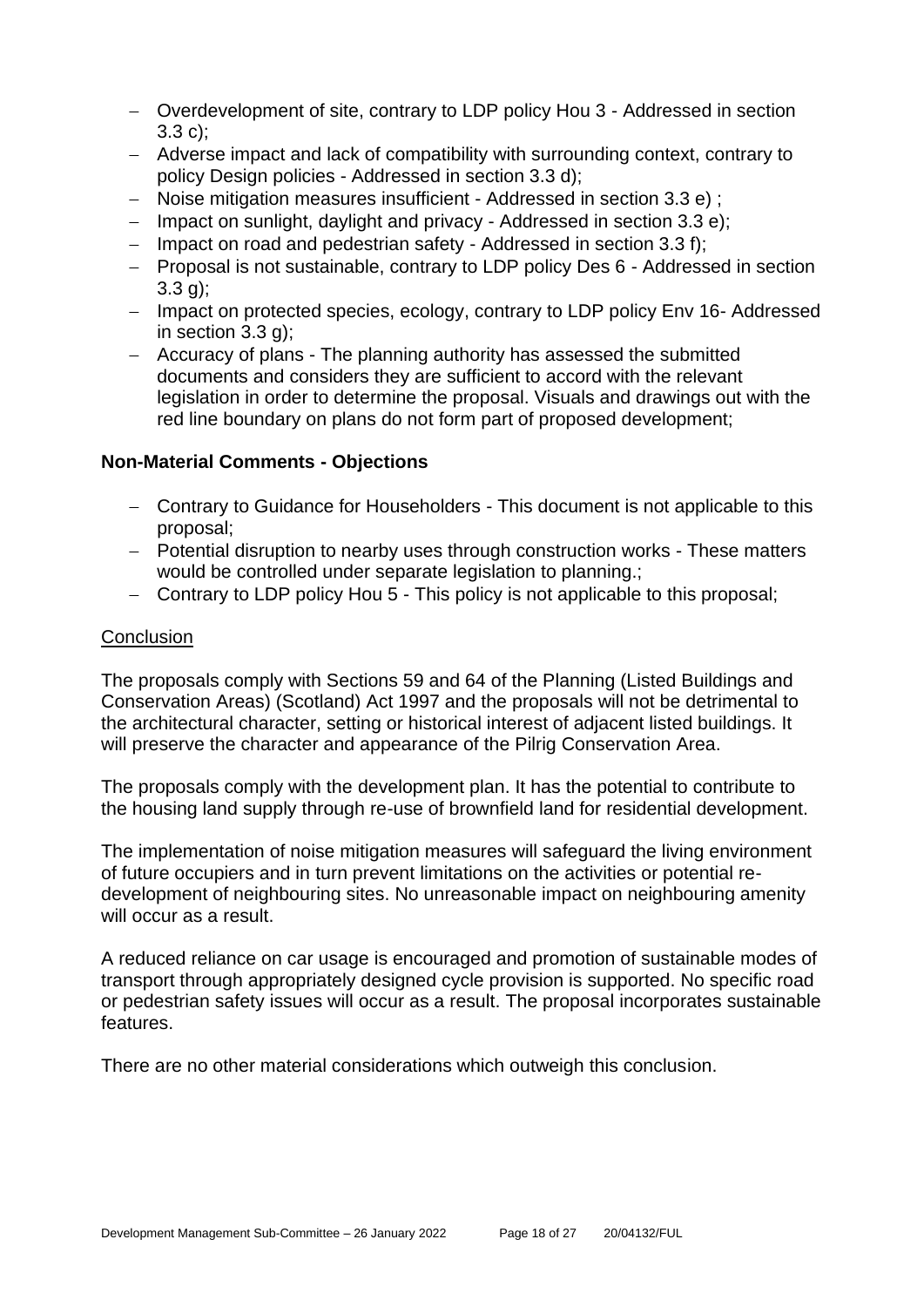It is recommended that this application be Granted subject to the details below.

## **3.4 Conditions/reasons/informatives**

#### **Conditions** :-

- 1. A detailed specification, including trade names where appropriate, of all the proposed external materials shall be submitted to and approved in writing by the Planning Authority before work is commenced on site; Note: samples of the materials may be required.
- 2. (a) A site survey (including initial desk study as a minimum) must be carried out to establish to the satisfaction of the Head of Planning, either that the level of risk posed to human health and the wider environment by contaminants in, on or under the land is acceptable, or that remedial and/or protective measures could be undertaken to bring the risks to an acceptable level in relation to the development; and

(b) Where necessary, a detailed schedule of any remedial and/or protective measures, including their programming, must be submitted to and approved in writing by the Head of Planning.

Any required remedial and/or protective measures shall be implemented in accordance with the approved schedule and documentary evidence to certify those works shall be provided to the satisfaction of the Head of Planning.

3. Prior to commencement of the development full details of the glazing units for bedrooms 1, 2 and 3 and all other habitable rooms as identified on pages 11- 12, Section 8.2 of the submitted Noise Impact Assessment - Revision 02, Report reference 7106-00-02, dated 3rd August 2021, shall be submitted to and approved by the Local Planning Authority.

The approved glazing units shall thereafter be installed prior to first occupation of the residential dwelling hereby approved and thereafter retained.

4. Prior to the commencement of the development full details of the Mechanical Ventilation Heat Recovery (MVHR) System identified in the submitted Noise Impact Assessment - Revision 02, Report reference 7106-00-02, dated 3rd August 2021, shall be submitted to and approved by the Local Planning Authority.

The approved details shall thereafter be fully installed and operational prior to the first occupation of the residential units hereby approved and thereafter retained.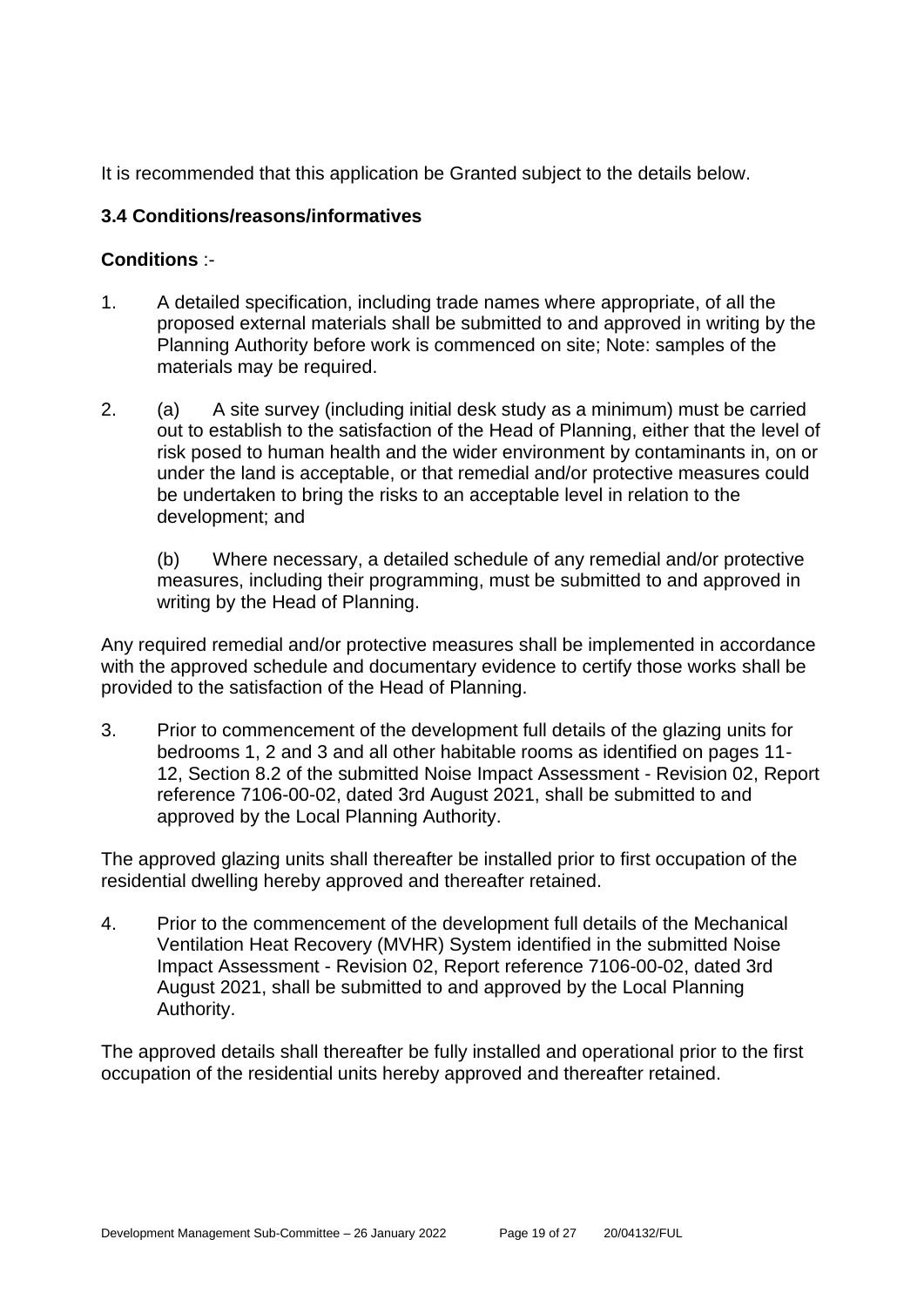#### **Reasons**:-

- 1. In order to enable the planning authority to consider this/these matter/s in detail.
- 2. In order to ensure the site is made safe for the proposed use.
- 3. In order to ensure the adequate implementation of details to safeguard the living environment of future occupiers and prevent limitations on the activities of nearby uses.
- 4. In order to ensure the adequate implementation of details to safeguard the living environment of future occupiers and prevent limitations on the activities of nearby uses.

#### **Informatives**

It should be noted that:

- 1. The development hereby permitted shall be commenced no later than the expiration of three years from the date of this consent.
- 2. No development shall take place on the site until a 'Notice of Initiation of Development' has been submitted to the Council stating the intended date on which the development is to commence. Failure to do so constitutes a breach of planning control, under Section 123(1) of the Town and Country Planning (Scotland) Act 1997.
- 3. As soon as practicable upon the completion of the development of the site, as authorised in the associated grant of permission, a 'Notice of Completion of Development' must be given, in writing to the Council.
- 4. The applicant is required to submit a Pre-Development Enquiry to Scottish Water in order to gain agreement of the proposed surface water connection to the combined sewer.
- 5. The recommendations included in Section 6.4 of the submitted Bat Survey Report, Practecology, dated 28 June 2021 relating to artificial features for bats and sensitive lighting, should be included in the design of the proposal.

## **Financial impact**

#### **4.1 The financial impact has been assessed as follows:**

There are no financial implications to the Council.

## **Risk, Policy, compliance and governance impact**

**5.1** Provided planning applications are determined in accordance with statutory legislation, the level of risk is low.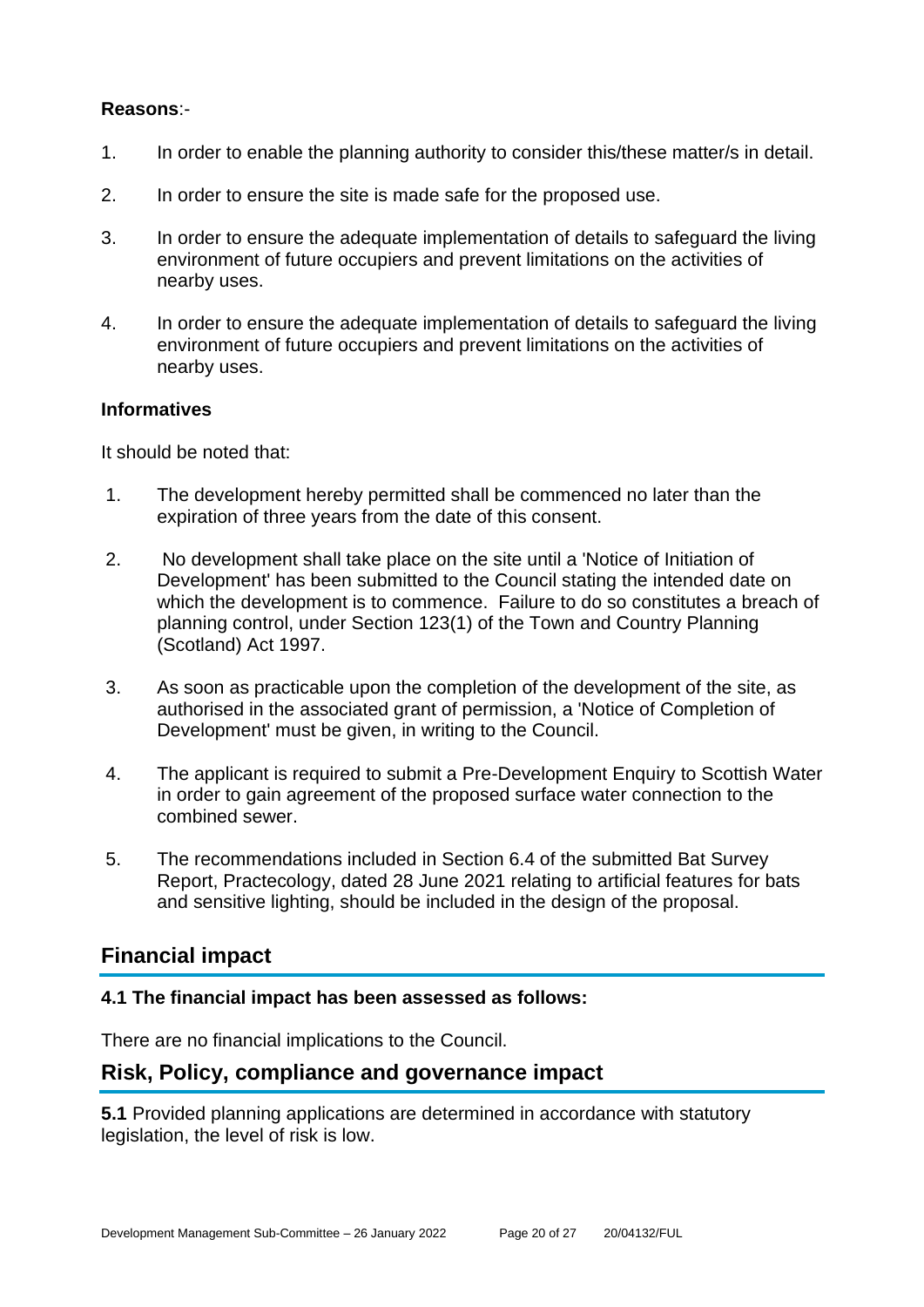## **Equalities impact**

## **6.1 The equalities impact has been assessed as follows:**

The application has been assessed and has no impact in terms of equalities or human rights.

## **Sustainability impact**

#### **7.1 The sustainability impact has been assessed as follows:**

This application is not subject to the sustainability requirements of the Edinburgh Design Guidance.

## **Consultation and engagement**

#### **8.1 Pre-Application Process**

Pre-application discussions took place on this application.

#### **8.2 Publicity summary of representations and Community Council comments**

1062 representations have been received (1054 objections and 8 supporting comments)

## **Background reading/external references**

- To view details of the application go to
- [Planning and Building Standards online services](https://citydev-portal.edinburgh.gov.uk/idoxpa-web/search.do?action=simple&searchType=Application)
- [Planning guidelines](http://www.edinburgh.gov.uk/planningguidelines)
- [Conservation Area Character Appraisals](http://www.edinburgh.gov.uk/characterappraisals)
- [Edinburgh Local Development Plan](http://www.edinburgh.gov.uk/localdevelopmentplan)
- **[Scottish Planning Policy](http://www.scotland.gov.uk/Topics/Built-Environment/planning/Policy)**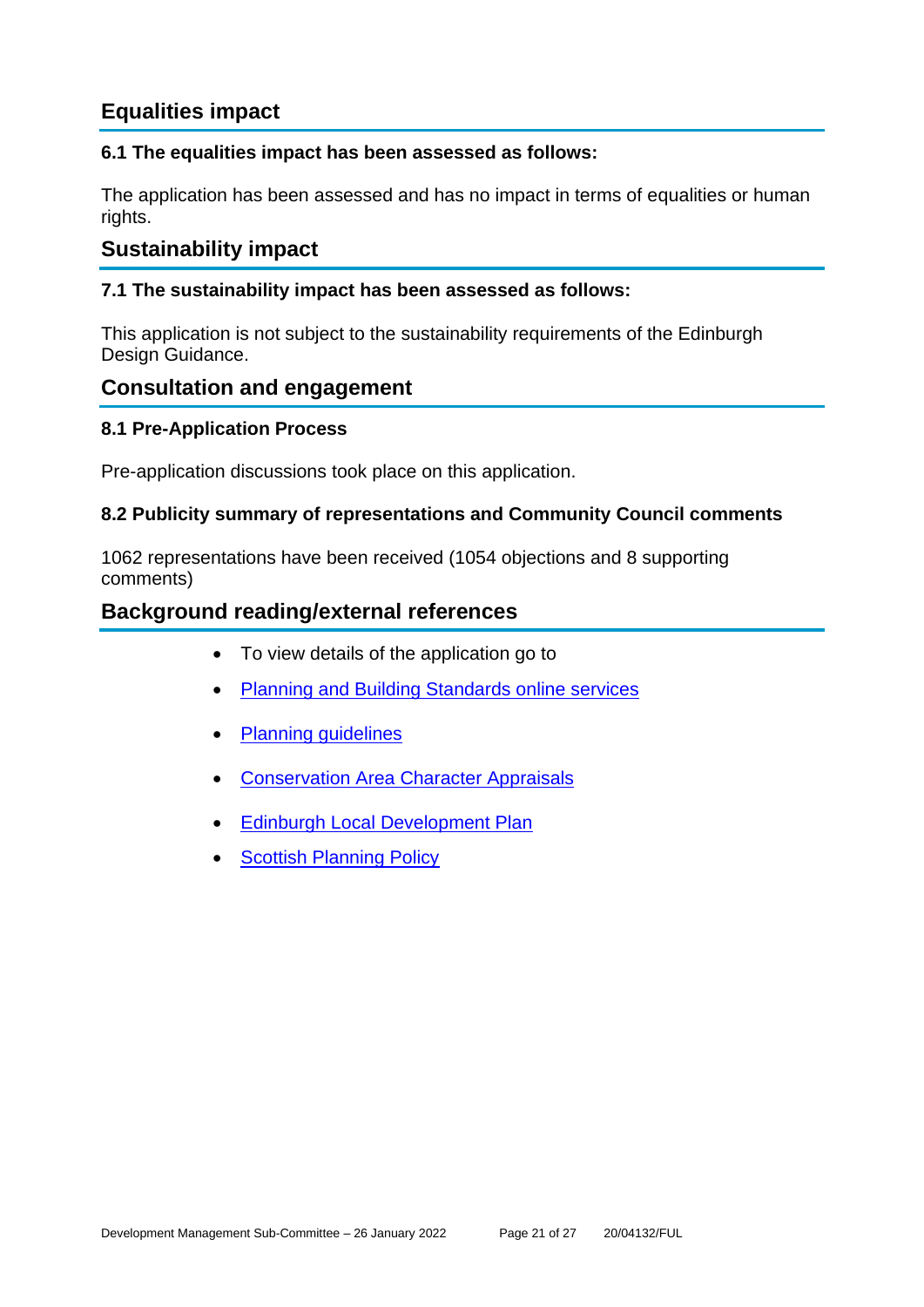| <b>Statutory Development</b><br><b>Plan Provision</b> | Edinburgh Local Development Plan - Urban Area |
|-------------------------------------------------------|-----------------------------------------------|
| Date registered                                       | 29 September 2020                             |
| <b>Drawing numbers/Scheme</b>                         | 01-05, 06C, 07B, 08B, 09B, 10,                |
|                                                       | Scheme 2                                      |

**David Givan** Chief Planning Officer PLACE The City of Edinburgh Council

Contact: Lewis McWilliam, Planning Officer E-mail:lewis.mcwilliam@edinburgh.gov.uk

## **Links - Policies**

#### **Relevant Policies:**

## **Relevant policies of the Local Development Plan.**

LDP Policy Des 1 (Design Quality and Context) sets general criteria for assessing design quality and requires an overall design concept to be demonstrated.

LDP Policy Des 2 (Co-ordinated Development) establishes a presumption against proposals which might compromise the effect development of adjacent land or the wider area.

LDP Policy Des 3 (Development Design - Incorporating and Enhancing Existing and Potential Features) supports development where it is demonstrated that existing and potential features have been incorporated into the design.

LDP Policy Des 4 (Development Design - Impact on Setting) sets criteria for assessing the impact of development design against its setting.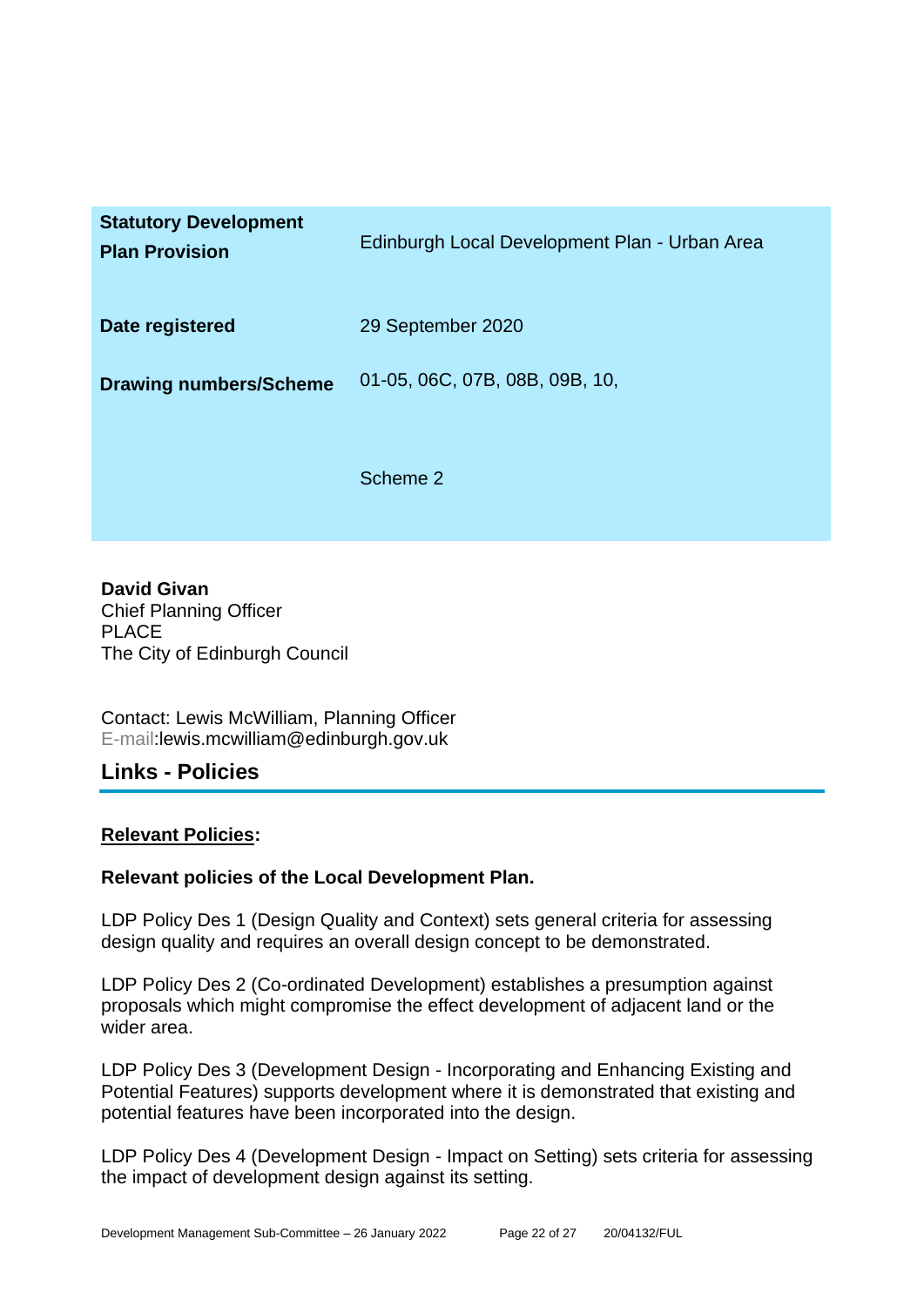LDP Policy Des 5 (Development Design - Amenity) sets criteria for assessing amenity.

LDP Policy Des 6 (Sustainable Buildings) sets criteria for assessing the sustainability of new development.

LDP Policy Env 3 (Listed Buildings - Setting) identifies the circumstances in which development within the curtilage or affecting the setting of a listed building will be permitted.

LDP Policy Env 5 (Conservation Areas - Demolition of Buildings) sets out criteria for assessing proposals involving the demolition of buildings within a conservation area.

LDP Policy Env 6 (Conservation Areas - Development) sets out criteria for assessing development in a conservation area.

LDP Policy Env 9 (Development of Sites of Archaeological Significance) sets out the circumstances in which development affecting sites of known or suspected archaeological significance will be permitted.

LDP Policy Env 12 (Trees) sets out tree protection requirements for new development.

LDP Policy Env 16 (Species Protection) sets out species protection requirements for new development.

LDP Policy Env 21 (Flood Protection) sets criteria for assessing the impact of development on flood protection.

LDP Policy Emp 9 (Employment Sites and Premises) sets out criteria for development proposals affecting business and industrial sites and premises.

LDP Policy Hou 1 (Housing Development) sets criteria for assessing the principle of housing proposals.

LDP Policy Hou 3 (Private Green Space in Housing Development) sets out the requirements for the provision of private green space in housing development.

LDP Policy Hou 4 (Housing Density) sets out the factors to be taken into account in assessing density levels in new development.

LDP Policy Tra 2 (Private Car Parking) requires private car parking provision to comply with the parking levels set out in Council guidance, and sets criteria for assessing lower provision.

LDP Policy Tra 3 (Private Cycle Parking) requires cycle parking provision in accordance with standards set out in Council guidance.

LDP Policy Tra 4 (Design of Off-Street Car and Cycle Parking) sets criteria for assessing design of off-street car and cycle parking.

#### **Relevant Non-Statutory Guidelines**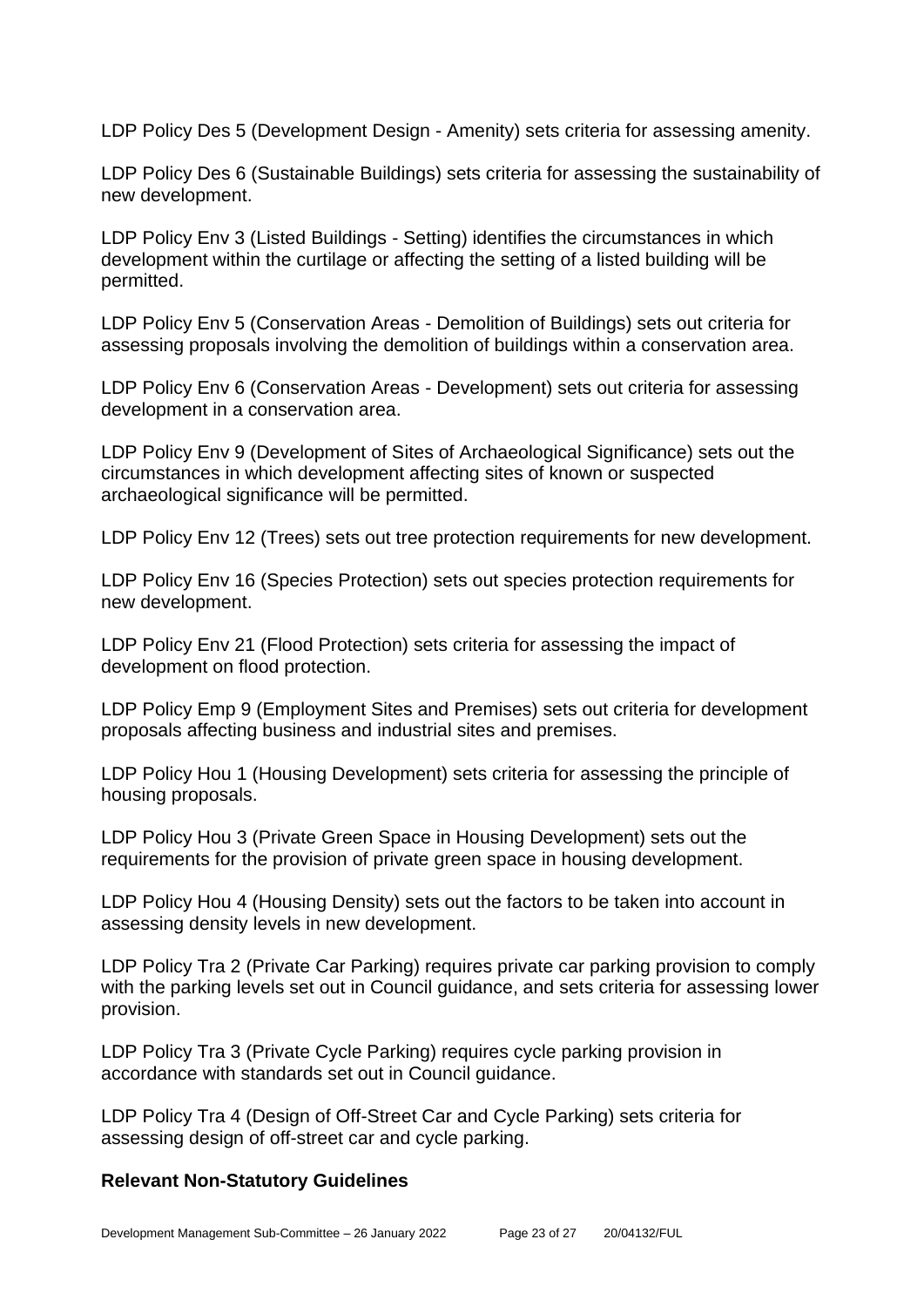The Pilrig Conservation Area is characterised by its varied street pattern and terraced properties, contrasted with the green space of Pilrig Park and Rosebank Cemetery. The scale is set by two storey housing.

**Non-Statutory guidelines** Edinburgh Design Guidance supports development of the highest design quality and that integrates well with the existing city. It sets out the Council's expectations for the design of new development, including buildings, parking, streets and landscape, in Edinburgh.

Managing Change in the Historic Environment: Setting sets out Government guidance on the principles that apply to developments affecting the setting of historic assets or places.

Scottish Planning Policy (SPP) - The SPP sets out Scottish Government policy on nationally important land use matters and includes subject specific policies on: economic development, town centres and retailing, housing, rural development, coastal planning, fish farming, historic environment, landscape and natural heritage, open space and physical activity, green belts, transport, renewable energy, flooding and drainage, waste management, minerals, on-shore oil and gas, surface coal mining and communications infrastructure.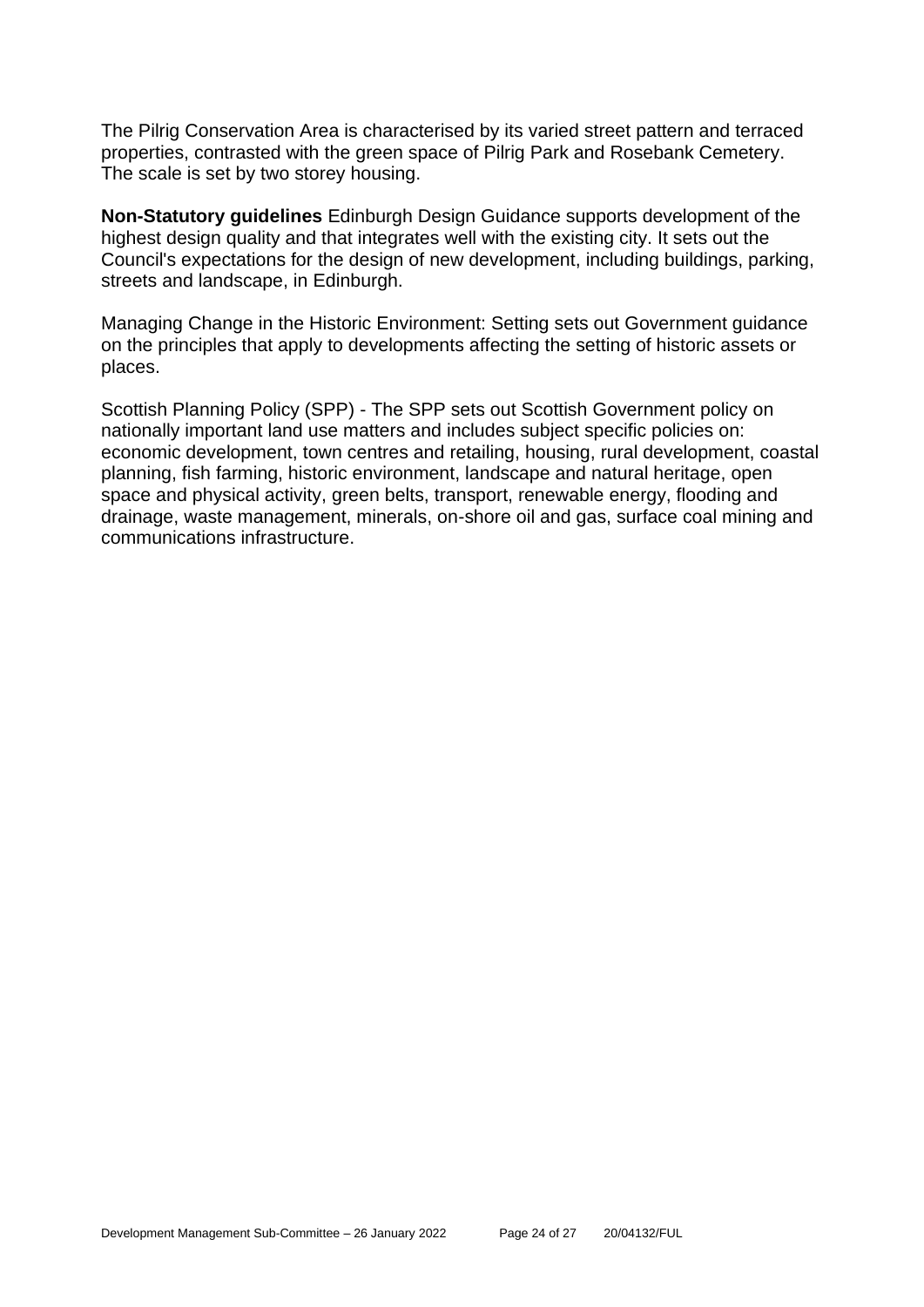# **Appendix 1**

**Application for Planning Permission 20/04132/FUL At 17 Spey Street Lane, Edinburgh, EH7 4PZ Demolish the existing garage structure and erect a twostorey residential dwelling house (as amended).**

## **Consultations**

#### **Environmental Protection:**

I refer to the above application which concerns the construction of a new dwelling on land which has previously been used as a commercial garage at the northern end of Spey Street Lane. The application site is bounded to the front by Spey Street Lane, to the rear and north by gardens of residential properties on Spey Street and to the south by other commercial workshops. On the opposite side of Spey Street Lane are further two storey workshop buildings. The businesses carried out at the workshops on the Lane include mechanics workshops, a metal polishing workshop and a joinery workshop all of which currently work during daytime hours on Monday to Saturday. There are currently no other residential properties on the Lane.

A Noise Impact Assessment has been submitted in support of this application which suggests that with the incorporation into the design of appropriate mitigation measures the amenity of future residents of the property could be protected. In addition, a mechanical ventilation with heat recovery (MVHR) system is to be included as part of the low energy design which is proposed will also protect future residents from noise as windows would not require to be opened for ventilation.

Environmental Protection considers that living apartments should be able to be ventilated by natural means. The revised design includes additional windows to first floor bedrooms and a rooflight to the ground floor bedroom which enables all living apartments to be naturally ventilated without the need to open windows on the Spey Street Lane elevation which faces the main noise source. The revised noise impact assessment predicts that daytime internal noise target levels in the bedrooms may only be met with those windows located on the Spey Street elevation closed.

Environmental Protection still has concerns that the introduction of a residential property into the far end of Spey Street Lane on which only commercial properties are located could negatively affect how those businesses are able to operate in the future. Should complaints about noise be raised by future residents with Environmental Protection, assessment of the noise would require to be made within the property with windows open for ventilation despite the provision of the MVHR.

Environmental Protection would also comment that as the land was previously used as a commercial garage and could potentially be affected by contamination from that use, prior to development of the site the applicant would require to ensure that the land is or can be made suitable for use for the proposed land use.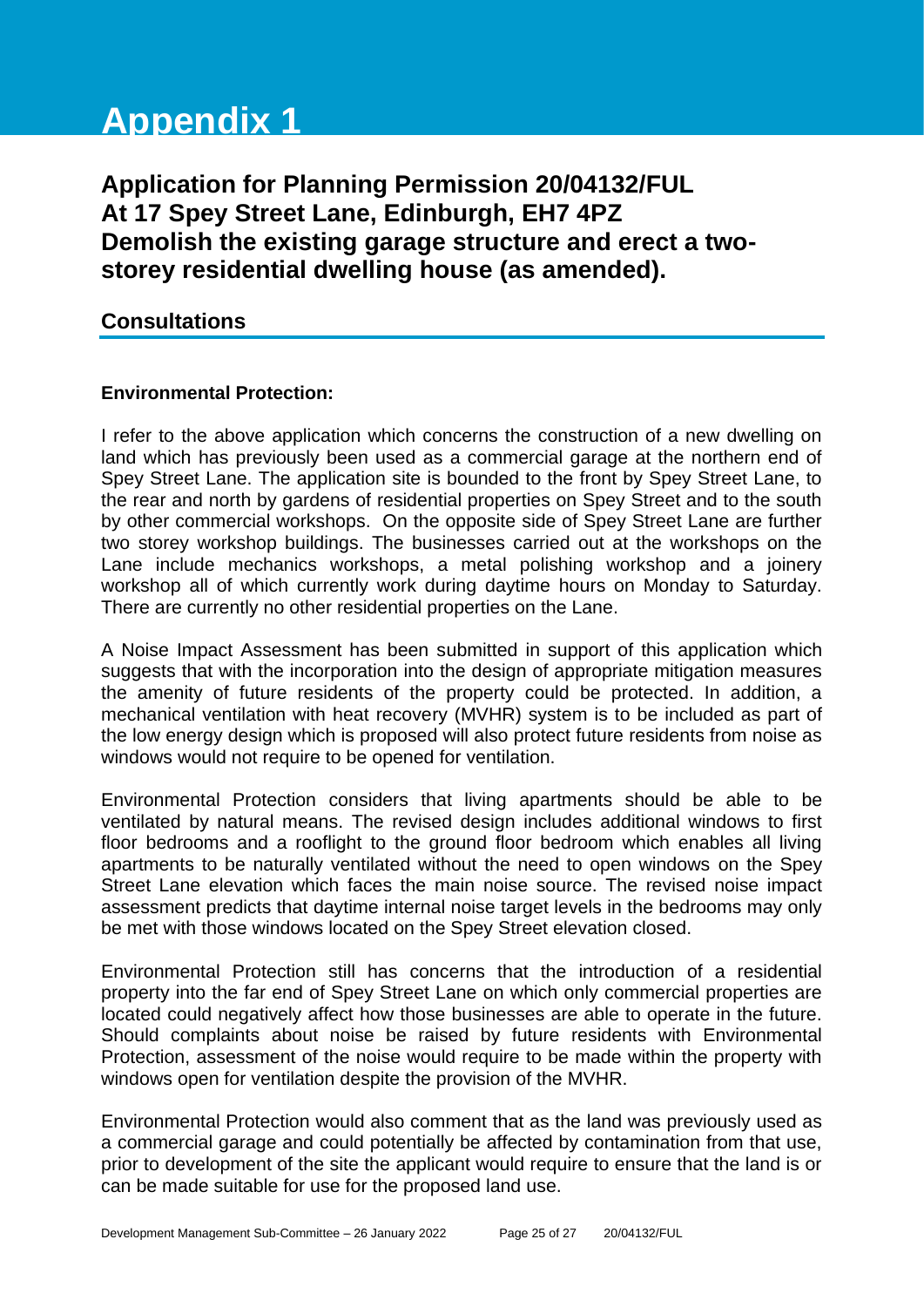Therefore, should consent be granted for these proposals, Environmental Protection would recommend that following conditions are attached:

1.In accordance with Noise Impact Assessment - Revision 02, Report Reference: 7106- 00-02 prepared by New Acoustics dated 3 August 2021:

-The development will not be structurally connected to any of the adjacent buildings so as to mitigate any structure borne noise.

-Windows of habitable rooms on the east elevation (i.e. relevant windows to bedrooms 1, 2 and 3) shall include triple glazing which has a weighted sound reduction index of Rw 43dB (C-2;Ctr-6). All other building elements to habitable rooms on the east elevation (e.g. window frames, external wall, roof build-up and ventilation duct terminals) must also conform to this acoustic performance.

- Windows on all other building elevations shall be triple glazed units with an acoustic performance of Rw 32dB (C-2;Ctr-6)

-A whole house Mechanical Ventilation Heat Recovery (MVHR) System shall be included in the development. Full details of the layout and specification of system shall be provided and installed to the satisfaction of the Head of Planning prior to occupation of the development.

2. Prior to the commencement of construction works on site:

-A site survey (including initial desk study as a minimum) must be carried out to establish to the satisfaction of the Head of Planning, either that the level of risk posed to human health and the wider environment by contaminants in, on or under the land is acceptable, or that remedial and/or protective measures could be undertaken to bring the risks to an acceptable level in relation to the development; and

-Where necessary, a detailed schedule of any remedial and/or protective measures, including their programming, must be submitted to and approved in writing by the Head of Planning

Any required remedial and/or protective measures shall be implemented in accordance with the approved schedule and documentary evidence to certify those works shall be provided to the satisfaction of the Head of Planning.

#### **Flooding:**

Thank you for the consultation request. We have no major concerns over this application, but would request that the applicant provide written confirmation that Scottish Water agree with the proposed surface water connection to the combined sewer.

#### **Transport:**

No objections to the application.

Zero car parking is considered acceptable.

The applicant should note that the proposed development is in an area being investigated for on-street parking controls (i.e. controlled parking zone).